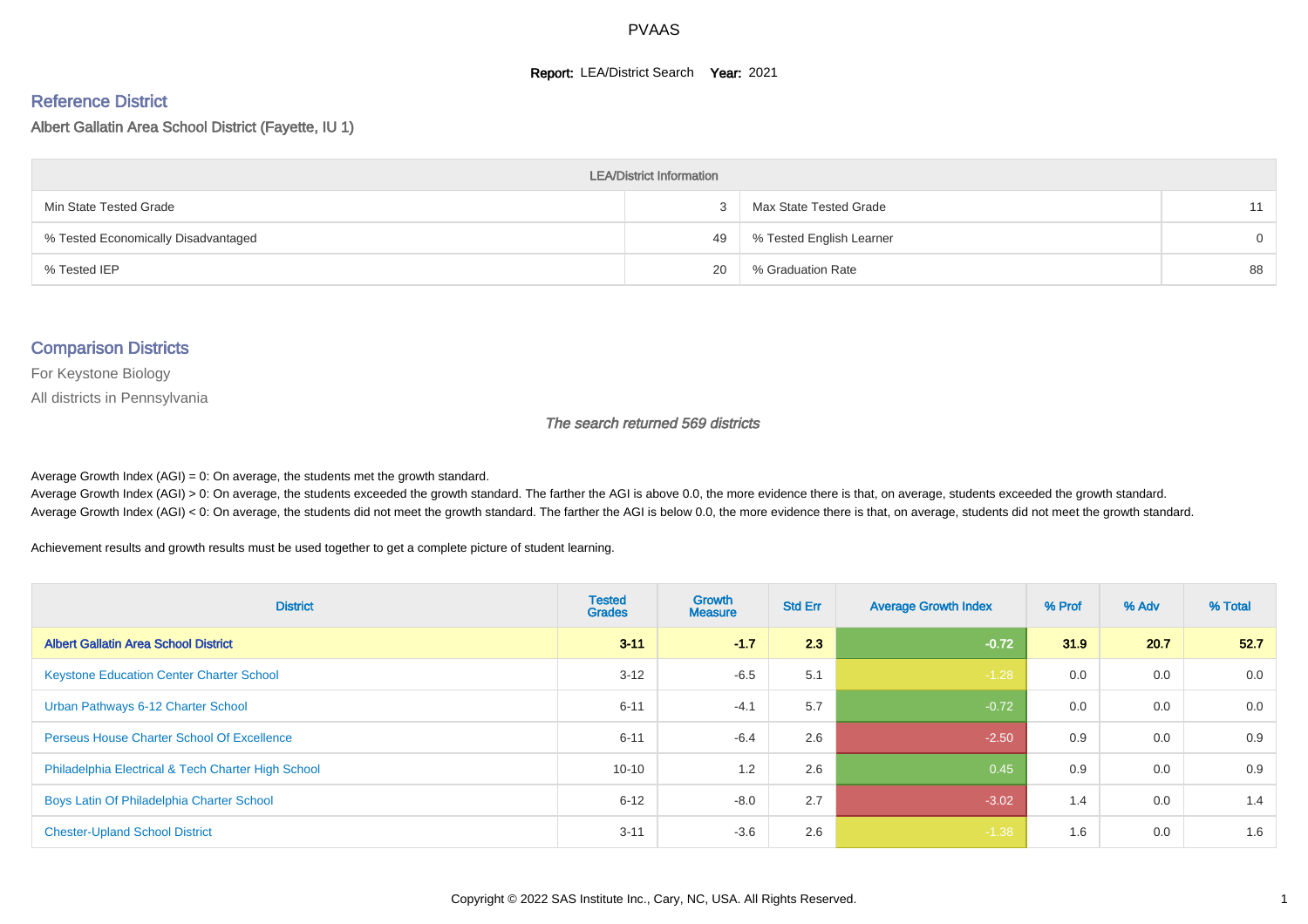| <b>District</b>                                                       | <b>Tested</b><br><b>Grades</b> | <b>Growth</b><br><b>Measure</b> | <b>Std Err</b> | <b>Average Growth Index</b> | % Prof | % Adv | % Total |
|-----------------------------------------------------------------------|--------------------------------|---------------------------------|----------------|-----------------------------|--------|-------|---------|
| <b>Albert Gallatin Area School District</b>                           | $3 - 11$                       | $-1.7$                          | 2.3            | $-0.72$                     | 31.9   | 20.7  | 52.7    |
| <b>Aliquippa School District</b>                                      | $3 - 11$                       | $-20.0$                         | 3.6            | $-5.54$                     | 1.7    | 0.0   | 1.7     |
| <b>Innovative Arts Academy Charter School</b>                         | $6 - 11$                       | $-7.2$                          | 2.5            | $-2.83$                     | 2.0    | 0.0   | 2.0     |
| <b>Chester Charter Scholars Academy Charter School</b>                | $3 - 12$                       | $-6.2$                          | 3.3            | $-1.88$                     | 2.2    | 0.0   | 2.2     |
| La Academia Partnership Charter School                                | $6 - 11$                       | $-15.5$                         | 5.7            | $-2.70$                     | 2.3    | 0.0   | $2.3\,$ |
| People For People Charter School                                      | $3 - 12$                       | 6.4                             | 5.6            | 1.15                        | 2.4    | 0.0   | 2.4     |
| <b>Sto-Rox School District</b>                                        | $3 - 10$                       | $-7.0$                          | $3.5\,$        | $-1.99$                     | 3.2    | 0.0   | $3.2\,$ |
| <b>Mastery Charter School - Gratz Campus</b>                          | $7 - 10$                       | $-9.5$                          | 4.6            | $-2.09$                     | 0.0    | 3.4   | 3.4     |
| <b>Universal Audenried Charter School</b>                             | $9 - 11$                       | $-3.8$                          | 2.5            | $-1.53$                     | 3.0    | 0.5   | 3.5     |
| <b>Tech Freire Charter School</b>                                     | $9 - 11$                       | 0.7                             | 2.5            | 0.27                        | 3.6    | 0.0   | 3.6     |
| <b>York City School District</b>                                      | $3 - 12$                       | $-17.7$                         | 1.8            | $-10.05$                    | 3.2    | 0.7   | 3.9     |
| <b>Clairton City School District</b>                                  | $3 - 11$                       | $-1.6$                          | 5.0            | $-0.32$                     | 3.8    | 0.5   | 4.4     |
| Aspira Bilingual Cyber Charter School                                 | $3 - 11$                       | 5.1                             | 5.8            | 0.87                        | 4.8    | 0.0   | 4.8     |
| <b>Claysburg-Kimmel School District</b>                               | $3 - 11$                       | $-1.2$                          | 5.2            | $-0.22$                     | 5.0    | 0.0   | $5.0\,$ |
| <b>West Side CTC</b>                                                  | $9 - 10$                       | $-32.0$                         | 3.9            | $-8.16$                     | 5.9    | 0.0   | 5.9     |
| <b>Allentown City School District</b>                                 | $3 - 12$                       | $-16.9$                         | 1.4            | $-12.37$                    | 5.9    | 0.4   | 6.3     |
| Morrisville Borough School District                                   | $3 - 11$                       | $-13.1$                         | 3.7            | $-3.52$                     | 4.9    | 1.6   | 6.6     |
| <b>Belmont Charter School</b>                                         | $3 - 10$                       | 2.2                             | 3.4            | 0.64                        | 5.3    | 1.8   | $7.0\,$ |
| <b>Lawrence County CTC</b>                                            | $10 - 11$                      | $-9.8$                          | 3.7            | $-2.68$                     | 7.3    | 0.0   | 7.3     |
| <b>Propel Charter School-Homestead</b>                                | $3 - 11$                       | $-5.0$                          | 3.9            | $-1.27$                     | 7.3    | 0.0   | $7.3$   |
| <b>Turkeyfoot Valley Area School District</b>                         | $3 - 12$                       | $-15.4$                         | 5.8            | $-2.66$                     | 3.8    | 3.8   | $7.6\,$ |
| Preparatory Charter School Of Mathematics, Science, Tech, And Careers | $9 - 10$                       | $-5.1$                          | 2.5            | $-2.03$                     | 6.3    | 1.4   | 7.7     |
| <b>Propel Charter School-Montour</b>                                  | $3 - 10$                       | $-3.4$                          | 3.6            | $-0.93$                     | 7.7    | 0.0   | $7.7$   |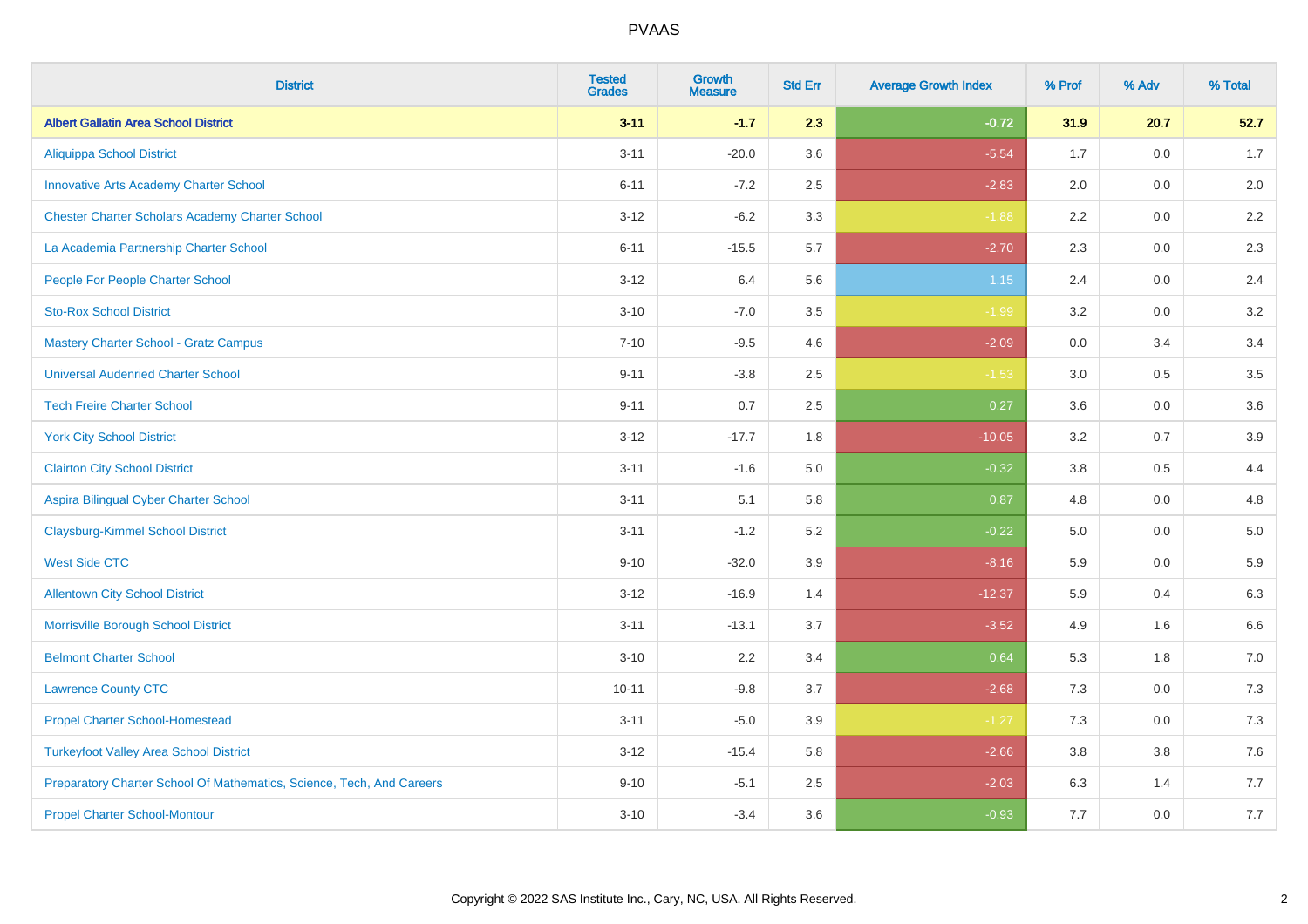| <b>District</b>                                   | <b>Tested</b><br><b>Grades</b> | <b>Growth</b><br><b>Measure</b> | <b>Std Err</b> | <b>Average Growth Index</b> | % Prof  | % Adv | % Total |
|---------------------------------------------------|--------------------------------|---------------------------------|----------------|-----------------------------|---------|-------|---------|
| <b>Albert Gallatin Area School District</b>       | $3 - 11$                       | $-1.7$                          | 2.3            | $-0.72$                     | 31.9    | 20.7  | 52.7    |
| <b>Harrisburg City School District</b>            | $3 - 11$                       | $-0.2$                          | 2.0            | $-0.11$                     | 6.0     | 2.0   | 8.0     |
| Propel Charter School - Braddock Hills            | $3 - 11$                       | $-2.1$                          | 3.3            | $-0.63$                     | 4.8     | 3.2   | 8.1     |
| Lincoln Leadership Academy Charter School         | $3 - 12$                       | $-7.4$                          | 3.7            | $-1.99$                     | 6.4     | 2.1   | 8.5     |
| Dr Robert Ketterer Charter School Inc             | $6 - 12$                       | 7.1                             | 4.3            | 1.66                        | 7.3     | 1.7   | $9.0\,$ |
| <b>Shade-Central City School District</b>         | $3 - 11$                       | $-14.6$                         | 4.0            | $-3.68$                     | 9.6     | 0.0   | 9.6     |
| <b>Executive Education Academy Charter School</b> | $3 - 10$                       | $-14.6$                         | 3.0            | $-4.81$                     | 8.5     | 1.2   | 9.8     |
| <b>Tacony Academy Charter School</b>              | $3 - 11$                       | $-12.9$                         | 3.3            | $-3.90$                     | 8.6     | 1.4   | 10.0    |
| <b>KIPP Dubois Charter School</b>                 | $9 - 10$                       | $-3.0$                          | 3.1            | $-0.95$                     | 10.0    | 0.0   | 10.0    |
| <b>Sugar Valley Rural Charter School</b>          | $3 - 11$                       | $-3.6$                          | 3.7            | $-0.98$                     | 10.3    | 0.0   | 10.3    |
| <b>Woodland Hills School District</b>             | $3 - 12$                       | $-4.2$                          | 2.5            | $-1.66$                     | 10.1    | 1.4   | 11.5    |
| <b>Greater Johnstown School District</b>          | $3 - 11$                       | $-3.5$                          | 2.4            | $-1.45$                     | 10.3    | 1.3   | 11.5    |
| Esperanza Cyber Charter School                    | $3 - 11$                       | 7.1                             | 6.1            | 1.15                        | $8.8\,$ | 2.9   | 11.8    |
| New Kensington-Arnold School District             | $3 - 11$                       | $-5.8$                          | 3.2            | $-1.80$                     | 10.8    | 1.2   | 12.0    |
| <b>Big Beaver Falls Area School District</b>      | $3 - 11$                       | $-17.9$                         | 2.8            | $-6.27$                     | 9.4     | 2.8   | 12.2    |
| <b>Multicultural Academy Charter School</b>       | $9 - 11$                       | 6.0                             | 3.4            | 1.77                        | 12.3    | 0.0   | 12.3    |
| <b>Norristown Area School District</b>            | $3 - 12$                       | $-25.4$                         | 1.7            | $-15.35$                    | 10.6    | 1.8   | 12.4    |
| Community Academy Of Philadelphia Charter School  | $3 - 11$                       | 0.1                             | 2.6            | 0.06                        | 9.7     | 2.6   | 12.4    |
| <b>Mastery Charter School - Thomas Campus</b>     | $3 - 10$                       | 7.9                             | 5.7            | 1.39                        | 12.5    | 0.0   | 12.5    |
| <b>Lancaster School District</b>                  | $3 - 12$                       | $-10.0$                         | 1.4            | $-7.22$                     | 9.0     | 3.9   | 12.8    |
| Mastery Charter School - Shoemaker Campus         | $7 - 10$                       | $-2.3$                          | 2.8            | $-0.81$                     | 10.1    | 3.7   | 13.8    |
| <b>Steelton-Highspire School District</b>         | $3 - 11$                       | $-5.3$                          | 3.2            | $-1.65$                     | 13.9    | 0.0   | 13.9    |
| <b>Tussey Mountain School District</b>            | $3 - 12$                       | $-13.0$                         | 3.3            | $-3.93$                     | 11.1    | 3.2   | 14.3    |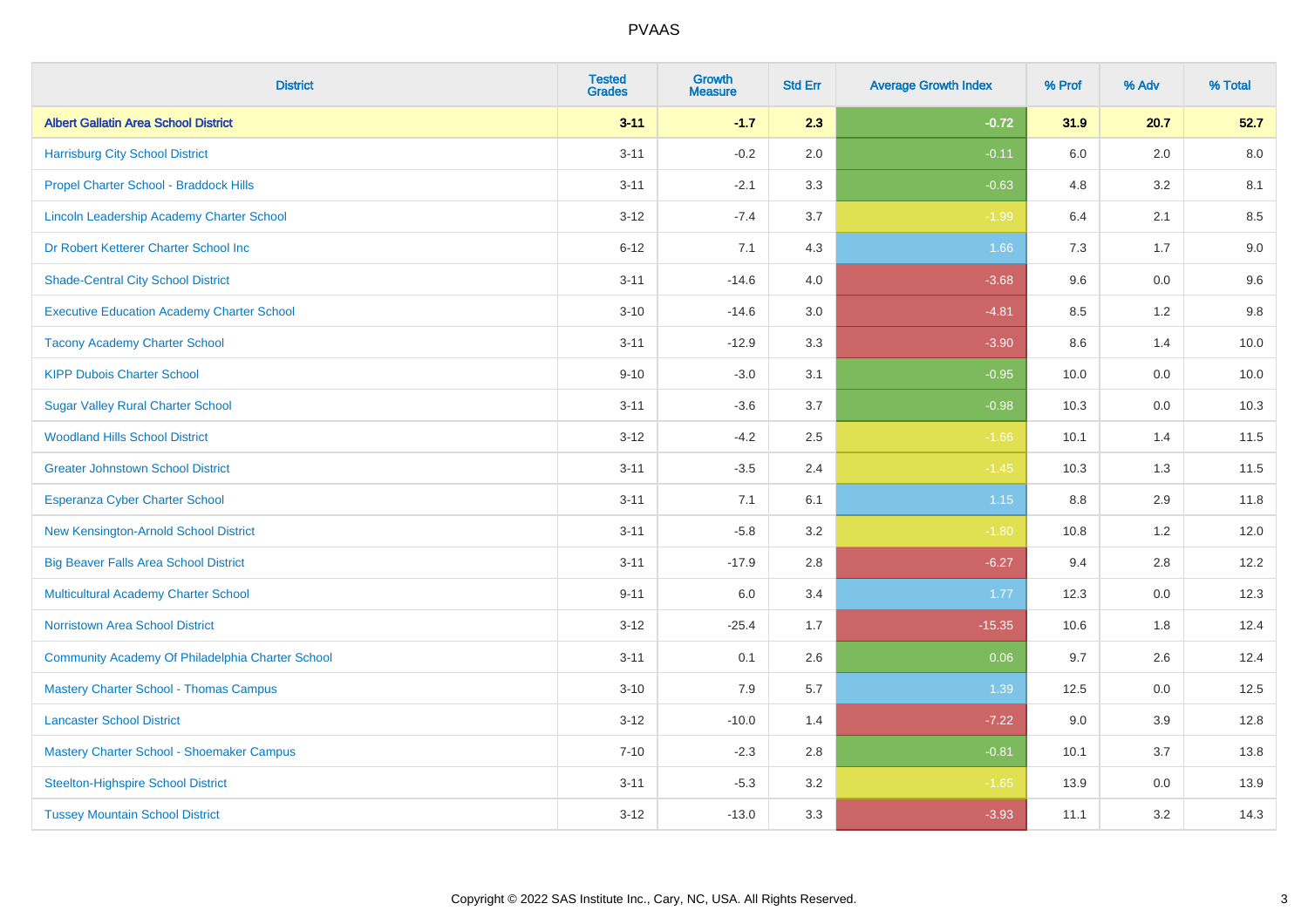| <b>District</b>                             | <b>Tested</b><br><b>Grades</b> | <b>Growth</b><br><b>Measure</b> | <b>Std Err</b> | <b>Average Growth Index</b> | % Prof | % Adv | % Total |
|---------------------------------------------|--------------------------------|---------------------------------|----------------|-----------------------------|--------|-------|---------|
| <b>Albert Gallatin Area School District</b> | $3 - 11$                       | $-1.7$                          | 2.3            | $-0.72$                     | 31.9   | 20.7  | 52.7    |
| <b>Shenandoah Valley School District</b>    | $3 - 11$                       | $-4.5$                          | 3.5            | $-1.29$                     | 14.3   | 0.0   | 14.3    |
| <b>Cornell School District</b>              | $3 - 11$                       | $-5.5$                          | 4.6            | $-1.20$                     | 11.3   | 3.2   | 14.5    |
| <b>Washington School District</b>           | $3 - 11$                       | $-15.9$                         | 2.9            | $-5.44$                     | 12.9   | 1.7   | 14.7    |
| <b>Hanover Area School District</b>         | $3 - 11$                       | $-14.7$                         | 4.7            | $-3.13$                     | 12.1   | 3.0   | 15.2    |
| Imhotep Institute Charter High School       | $9 - 11$                       | $-17.6$                         | 5.8            | $-3.03$                     | 15.4   | 0.0   | 15.4    |
| <b>Blacklick Valley School District</b>     | $3 - 11$                       | $-0.9$                          | 3.9            | $-0.23$                     | 7.7    | 7.7   | 15.4    |
| <b>Coatesville Area School District</b>     | $3 - 11$                       | $-9.5$                          | 1.6            | $-5.81$                     | 12.8   | 3.3   | 16.2    |
| <b>Rochester Area School District</b>       | $3 - 11$                       | $-5.7$                          | 3.9            | $-1.45$                     | 14.9   | 2.1   | 17.0    |
| <b>Muhlenberg School District</b>           | $3 - 10$                       | $-17.8$                         | 1.9            | $-9.34$                     | 12.4   | 4.6   | 17.0    |
| <b>City CHS</b>                             | $10 - 11$                      | $-5.6$                          | 2.4            | $-2.34$                     | 15.9   | 1.5   | 17.4    |
| Esperanza Academy Charter School            | $4 - 11$                       | 2.1                             | 2.1            | 1.01                        | 14.2   | 3.6   | 17.8    |
| <b>Wilkes-Barre Area School District</b>    | $3 - 11$                       | $-12.4$                         | 2.4            | $-5.18$                     | 14.2   | 3.7   | 17.9    |
| <b>Sharon City School District</b>          | $3 - 11$                       | $-6.5$                          | 2.3            | $-2.79$                     | 13.1   | 5.0   | 18.1    |
| <b>Bristol Township School District</b>     | $3 - 11$                       | $-7.4$                          | 1.4            | $-5.32$                     | 13.8   | 4.6   | 18.4    |
| <b>Mcguffey School District</b>             | $3 - 11$                       | $-12.1$                         | 3.0            | $-4.06$                     | 12.8   | 5.9   | 18.6    |
| <b>Burgettstown Area School District</b>    | $3 - 11$                       | $-11.2$                         | 3.2            | $-3.46$                     | 16.0   | 2.7   | 18.7    |
| <b>Columbia Borough School District</b>     | $3 - 12$                       | $-1.1$                          | 3.6            | $-0.31$                     | 17.2   | 1.7   | 19.0    |
| <b>Achievement House Charter School</b>     | $7 - 11$                       | $-8.2$                          | 3.6            | $-2.28$                     | 16.7   | 2.8   | 19.4    |
| <b>New Castle Area School District</b>      | $3 - 12$                       | $-13.6$                         | 2.3            | $-5.99$                     | 17.6   | 2.0   | 19.5    |
| <b>Frazier School District</b>              | $3 - 11$                       | $-18.9$                         | 3.4            | $-5.49$                     | 18.3   | 1.4   | 19.7    |
| <b>West Mifflin Area School District</b>    | $3 - 12$                       | $-11.9$                         | 2.5            | $-4.77$                     | 15.9   | 4.0   | 19.9    |
| <b>Erie City School District</b>            | $3 - 12$                       | $-4.5$                          | 1.4            | $-3.09$                     | 13.4   | 6.7   | 20.1    |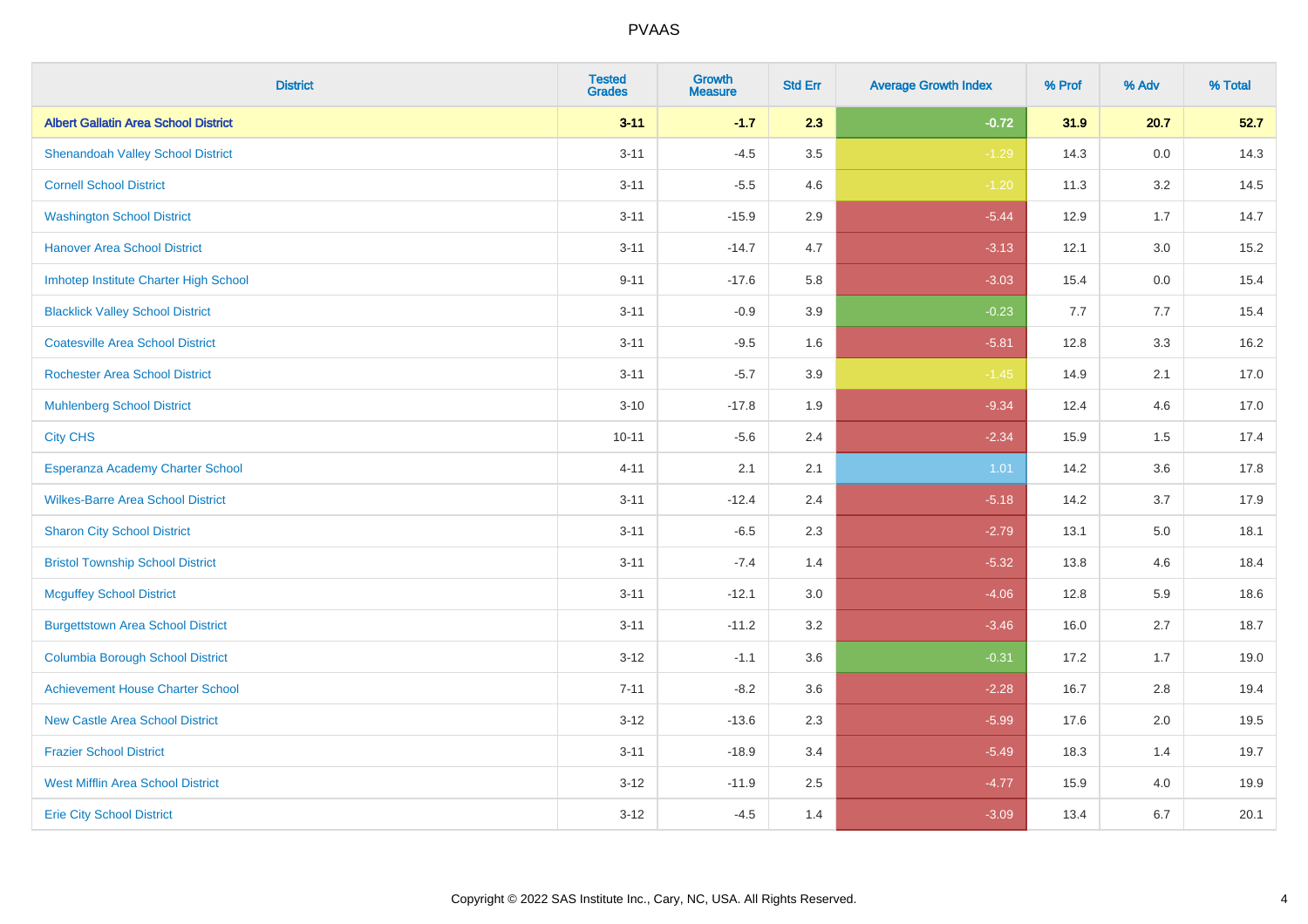| <b>District</b>                                         | <b>Tested</b><br><b>Grades</b> | <b>Growth</b><br><b>Measure</b> | <b>Std Err</b> | <b>Average Growth Index</b> | % Prof | % Adv   | % Total |
|---------------------------------------------------------|--------------------------------|---------------------------------|----------------|-----------------------------|--------|---------|---------|
| <b>Albert Gallatin Area School District</b>             | $3 - 11$                       | $-1.7$                          | 2.3            | $-0.72$                     | 31.9   | 20.7    | 52.7    |
| <b>Dunmore School District</b>                          | $3 - 11$                       | $-12.2$                         | 2.7            | $-4.51$                     | 15.0   | 5.3     | 20.4    |
| Jefferson County-Dubois AVTS                            | $9 - 11$                       | $-11.7$                         | 3.1            | $-3.72$                     | 17.6   | 2.8     | 20.4    |
| <b>Mastery Charter School - Pickett Campus</b>          | $6 - 10$                       | 2.7                             | 4.2            | 0.65                        | 20.6   | $0.0\,$ | 20.6    |
| <b>MaST Community Charter School II</b>                 | $3 - 10$                       | 1.4                             | 3.0            | 0.45                        | 16.1   | 4.6     | 20.7    |
| <b>Farrell Area School District</b>                     | $3 - 11$                       | $-1.9$                          | 4.2            | $-0.44$                     | 9.3    | 11.6    | 20.9    |
| <b>William Penn School District</b>                     | $3 - 12$                       | 7.0                             | 1.9            | 3.61                        | 14.0   | 7.2     | 21.3    |
| Hope For Hyndman Charter School                         | $3 - 11$                       | 5.1                             | 5.8            | 0.88                        | 14.3   | 7.1     | 21.4    |
| <b>Lebanon School District</b>                          | $3 - 11$                       | $-1.2$                          | 1.9            | $-0.63$                     | 15.2   | 6.4     | 21.6    |
| <b>Carbon Career &amp; Technical Institute</b>          | $9 - 11$                       | $-9.3$                          | 3.2            | $-2.92$                     | 19.6   | 2.2     | 21.7    |
| <b>Williams Valley School District</b>                  | $3 - 11$                       | 2.6                             | 3.7            | 0.69                        | 17.0   | 5.1     | 22.0    |
| <b>Southeast Delco School District</b>                  | $3 - 10$                       | 3.9                             | 3.5            | 1.12                        | 18.6   | 3.4     | 22.0    |
| <b>Williamsburg Community School District</b>           | $3 - 11$                       | $-16.9$                         | 4.1            | $-4.14$                     | 22.4   | $0.0\,$ | 22.4    |
| <b>Antietam School District</b>                         | $3 - 10$                       | $-9.5$                          | 3.7            | $-2.57$                     | 20.9   | 1.5     | 22.4    |
| <b>Pittsburgh School District</b>                       | $3 - 11$                       | $-13.0$                         | 1.1            | $-12.25$                    | 16.1   | 6.5     | 22.6    |
| <b>Mount Carmel Area School District</b>                | $3 - 11$                       | $-7.9$                          | 2.3            | $-3.38$                     | 18.2   | 4.4     | 22.6    |
| <b>Columbia-Montour AVTS</b>                            | $9 - 10$                       | $-7.1$                          | 2.8            | $-2.52$                     | 19.5   | 3.2     | 22.7    |
| <b>Reading School District</b>                          | $3 - 11$                       | 4.3                             | 1.2            | 3.71                        | 16.8   | 6.0     | 22.8    |
| Philadelphia City School District                       | $3-12$                         | $-7.8$                          | 0.6            | $-13.43$                    | 16.4   | 6.5     | 22.9    |
| <b>Fannett-Metal School District</b>                    | $3 - 11$                       | $-22.3$                         | 4.8            | $-4.65$                     | 16.4   | 6.6     | 23.0    |
| <b>Redbank Valley School District</b>                   | $3 - 11$                       | $-7.5$                          | 3.1            | $-2.41$                     | 12.4   | 10.6    | 23.1    |
| Center For Student Learning Charter School At Pennsbury | $6 - 12$                       | $-3.3$                          | 6.0            | $-0.55$                     | 23.1   | 0.0     | 23.1    |
| <b>Greater Nanticoke Area School District</b>           | $3 - 12$                       | $-6.8$                          | 2.6            | $-2.58$                     | 15.2   | 8.9     | 24.1    |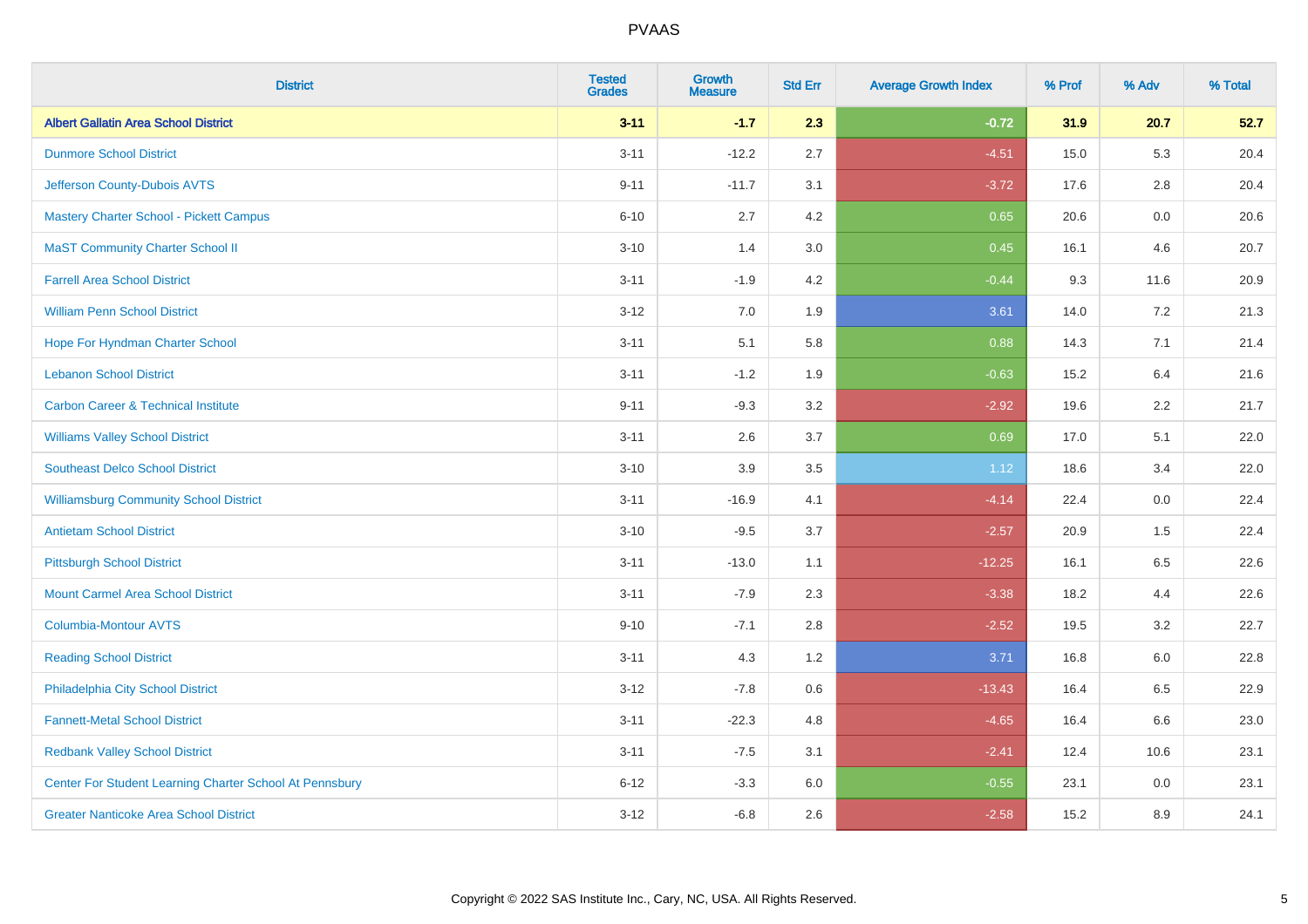| <b>District</b>                                   | <b>Tested</b><br><b>Grades</b> | <b>Growth</b><br><b>Measure</b> | <b>Std Err</b> | <b>Average Growth Index</b> | % Prof | % Adv   | % Total |
|---------------------------------------------------|--------------------------------|---------------------------------|----------------|-----------------------------|--------|---------|---------|
| <b>Albert Gallatin Area School District</b>       | $3 - 11$                       | $-1.7$                          | 2.3            | $-0.72$                     | 31.9   | 20.7    | 52.7    |
| <b>Tidioute Community Charter School</b>          | $3 - 11$                       | 0.8                             | 4.4            | 0.19                        | 18.1   | 6.9     | 25.0    |
| <b>Maritime Academy Charter School</b>            | $3 - 10$                       | 13.2                            | 3.1            | 4.29                        | 24.0   | 1.3     | 25.3    |
| <b>Mckeesport Area School District</b>            | $3 - 12$                       | 4.6                             | 2.2            | 2.14                        | 21.1   | 4.4     | 25.5    |
| Philadelphia Academy Charter School               | $3 - 11$                       | $-14.7$                         | 2.7            | $-5.42$                     | 21.6   | 3.9     | 25.5    |
| <b>York Academy Regional Charter School</b>       | $3 - 11$                       | $-2.3$                          | 4.4            | $-0.52$                     | 23.5   | 2.0     | 25.5    |
| Jim Thorpe Area School District                   | $3 - 11$                       | $-10.9$                         | 2.4            | $-4.48$                     | 19.5   | 6.0     | 25.5    |
| Northern Lebanon School District                  | $3 - 11$                       | $-0.7$                          | 2.3            | $-0.29$                     | 18.8   | 6.8     | 25.6    |
| <b>Mount Union Area School District</b>           | $3 - 10$                       | $-2.5$                          | 2.8            | $-0.89$                     | 19.8   | 5.8     | 25.6    |
| <b>Penn Hills School District</b>                 | $3 - 11$                       | 0.0                             | 2.4            | 0.02                        | 18.4   | 7.1     | 25.6    |
| <b>Pottstown School District</b>                  | $3 - 12$                       | 2.0                             | 2.2            | 0.88                        | 19.4   | 6.2     | 25.6    |
| Mastery Charter School - Hardy Williams           | $3 - 11$                       | 6.6                             | 3.0            | 2.21                        | 24.7   | 1.2     | 25.9    |
| Pennsylvania Distance Learning Charter School     | $3 - 12$                       | $6.8\,$                         | 3.4            | 1.99                        | 19.8   | $6.2\,$ | 25.9    |
| Meyersdale Area School District                   | $3 - 11$                       | $-16.1$                         | 3.3            | $-4.94$                     | 20.3   | 5.8     | 26.1    |
| South Allegheny School District                   | $3 - 11$                       | $-0.9$                          | 3.1            | $-0.30$                     | 23.8   | 2.5     | 26.2    |
| <b>Mastery Charter High School-Lenfest Campus</b> | $7 - 11$                       | $-1.8$                          | 5.8            | $-0.30$                     | 26.3   | $0.0\,$ | 26.3    |
| <b>New Foundations Charter School</b>             | $3 - 11$                       | 0.6                             | 2.2            | 0.29                        | 22.4   | 4.0     | 26.4    |
| <b>York Co School Of Technology</b>               | $9 - 12$                       | $-10.9$                         | 1.6            | $-6.79$                     | 22.6   | 4.0     | 26.6    |
| <b>Central Cambria School District</b>            | $3 - 11$                       | $-12.7$                         | 2.3            | $-5.61$                     | 19.4   | 7.4     | 26.9    |
| <b>Roberto Clemente Charter School</b>            | $3 - 12$                       | $-3.3$                          | 4.1            | $-0.79$                     | 22.7   | 4.6     | 27.3    |
| <b>Carmichaels Area School District</b>           | $3 - 10$                       | $-7.0$                          | 3.1            | $-2.30$                     | 17.8   | 9.6     | 27.4    |
| <b>Moniteau School District</b>                   | $3 - 11$                       | $-11.8$                         | 2.9            | $-4.07$                     | 22.6   | 5.0     | 27.6    |
| <b>Scranton School District</b>                   | $3 - 12$                       | $-10.1$                         | 2.5            | $-4.04$                     | 20.0   | 7.7     | 27.7    |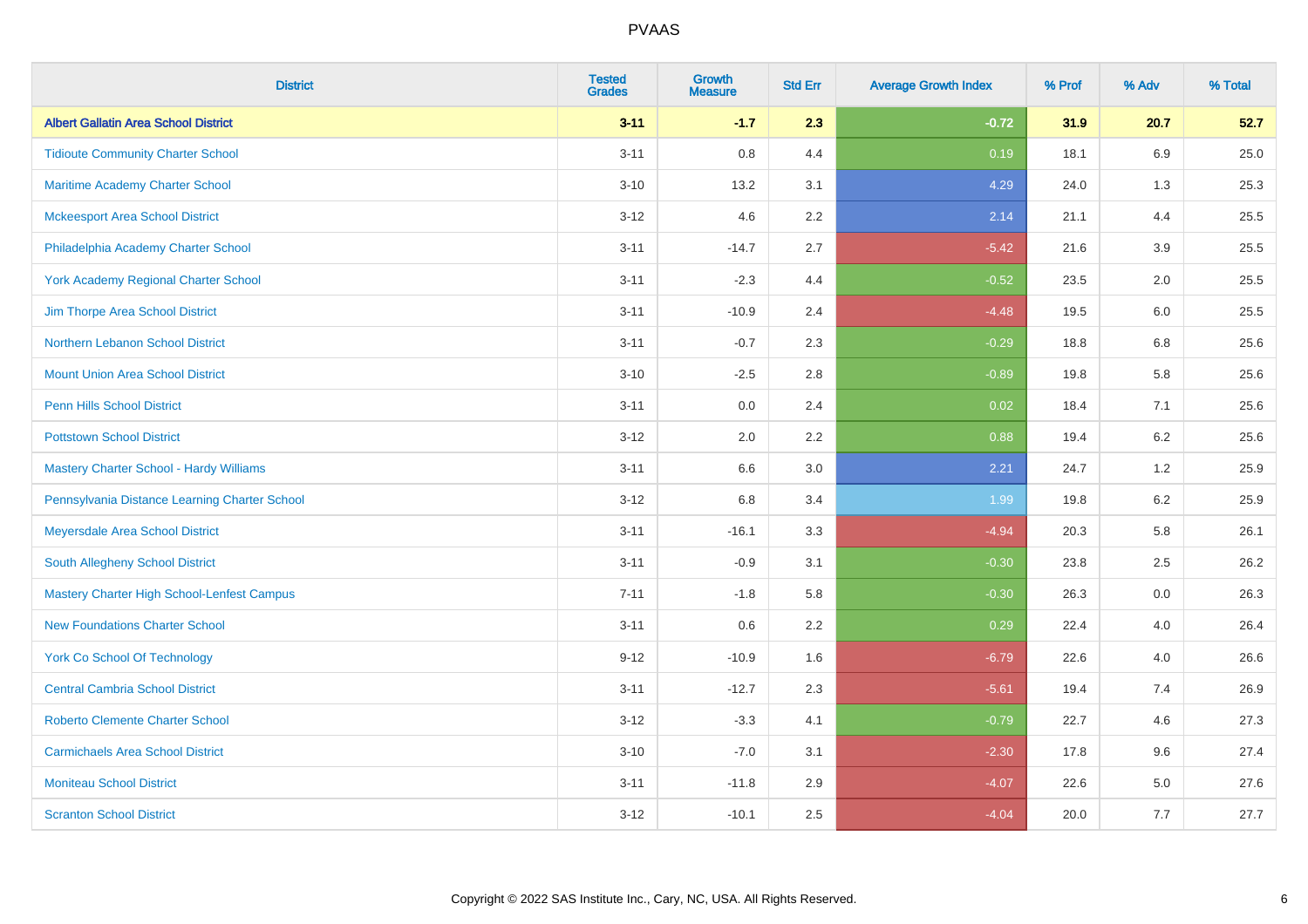| <b>District</b>                                   | <b>Tested</b><br><b>Grades</b> | <b>Growth</b><br><b>Measure</b> | <b>Std Err</b> | <b>Average Growth Index</b> | % Prof | % Adv   | % Total |
|---------------------------------------------------|--------------------------------|---------------------------------|----------------|-----------------------------|--------|---------|---------|
| <b>Albert Gallatin Area School District</b>       | $3 - 11$                       | $-1.7$                          | 2.3            | $-0.72$                     | 31.9   | 20.7    | 52.7    |
| Lehigh Valley Academy Regional Charter School     | $3 - 11$                       | $-5.9$                          | 3.0            | $-1.98$                     | 20.0   | 7.7     | 27.7    |
| <b>Northern Cambria School District</b>           | $3 - 11$                       | $-0.3$                          | 3.4            | $-0.09$                     | 26.5   | 1.2     | 27.7    |
| <b>Central Fulton School District</b>             | $3 - 11$                       | $-13.3$                         | 3.2            | $-4.20$                     | 18.1   | 9.7     | 27.8    |
| <b>Penns Manor Area School District</b>           | $3 - 12$                       | $-1.9$                          | 3.5            | $-0.55$                     | 24.2   | 3.8     | 28.0    |
| <b>Blairsville-Saltsburg School District</b>      | $3 - 11$                       | $-7.5$                          | 2.8            | $-2.67$                     | 20.1   | 8.2     | 28.3    |
| <b>Union School District</b>                      | $3 - 12$                       | 2.5                             | 3.7            | 0.69                        | 17.9   | 10.4    | 28.4    |
| <b>East Allegheny School District</b>             | $3 - 11$                       | $-6.4$                          | 3.0            | $-2.11$                     | 21.0   | 7.4     | 28.4    |
| <b>Susq-Cyber Charter School</b>                  | $9 - 11$                       | $-3.2$                          | 5.8            | $-0.54$                     | 23.8   | 4.8     | 28.6    |
| <b>Williamsport Area School District</b>          | $3 - 11$                       | $-11.7$                         | 1.4            | $-8.29$                     | 18.2   | 10.5    | 28.7    |
| <b>Conemaugh Valley School District</b>           | $3 - 12$                       | $-6.3$                          | 4.1            | $-1.54$                     | 23.7   | 5.1     | 28.8    |
| Ambridge Area School District                     | $3 - 12$                       | $-19.4$                         | 2.5            | $-7.64$                     | 23.2   | 5.6     | 28.9    |
| <b>Hanover Public School District</b>             | $3 - 11$                       | $-12.4$                         | 2.7            | $-4.50$                     | 22.7   | $6.2\,$ | 28.9    |
| Pennsylvania Cyber Charter School                 | $3 - 11$                       | 0.6                             | 1.5            | 0.37                        | 20.8   | 8.1     | 28.9    |
| <b>Ferndale Area School District</b>              | $3 - 10$                       | $-1.1$                          | 4.1            | $-0.27$                     | 21.0   | 7.9     | 29.0    |
| <b>Westinghouse Arts Academy Charter School</b>   | $9 - 10$                       | $-6.0$                          | 3.3            | $-1.81$                     | 20.2   | 8.9     | 29.1    |
| <b>Connellsville Area School District</b>         | $3 - 11$                       | $-5.3$                          | 2.0            | $-2.67$                     | 24.2   | 5.0     | 29.1    |
| <b>Environmental Charter School At Frick Park</b> | $3-9$                          | $-6.2$                          | 3.7            | $-1.67$                     | 25.9   | 3.4     | 29.3    |
| <b>Shamokin Area School District</b>              | $3 - 11$                       | $-2.6$                          | 2.5            | $-1.06$                     | 19.6   | 9.8     | 29.3    |
| <b>Dauphin County Technical School</b>            | $9 - 11$                       | $-3.9$                          | 2.3            | $-1.67$                     | 18.3   | 11.1    | 29.3    |
| <b>Hazleton Area School District</b>              | $3 - 11$                       | 6.0                             | 1.6            | 3.85                        | 20.5   | 9.0     | 29.5    |
| <b>Pottsville Area School District</b>            | $3 - 12$                       | $-4.9$                          | 2.1            | $-2.36$                     | 21.8   | 7.9     | 29.6    |
| <b>Mahanoy Area School District</b>               | $3 - 10$                       | $-3.4$                          | 3.1            | $-1.07$                     | 21.4   | 8.6     | 30.0    |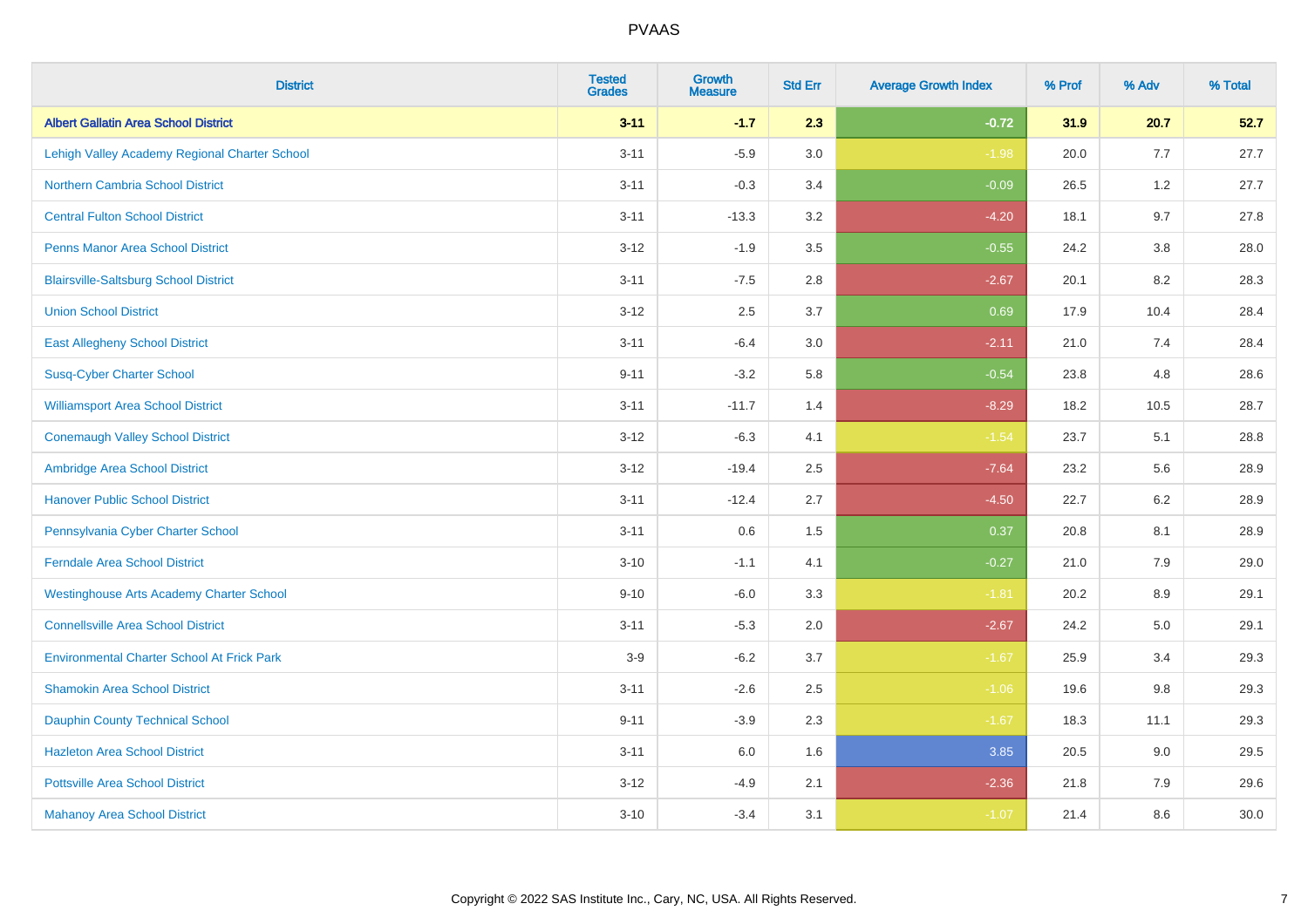| <b>District</b>                             | <b>Tested</b><br><b>Grades</b> | <b>Growth</b><br><b>Measure</b> | <b>Std Err</b> | <b>Average Growth Index</b> | % Prof | % Adv | % Total |
|---------------------------------------------|--------------------------------|---------------------------------|----------------|-----------------------------|--------|-------|---------|
| <b>Albert Gallatin Area School District</b> | $3 - 11$                       | $-1.7$                          | 2.3            | $-0.72$                     | 31.9   | 20.7  | 52.7    |
| Insight PA Cyber Charter School             | $3 - 11$                       | $-9.4$                          | 5.8            | $-1.62$                     | 25.6   | 4.6   | 30.2    |
| <b>Carbondale Area School District</b>      | $3 - 10$                       | $-2.8$                          | 3.2            | $-0.87$                     | 27.5   | 2.9   | 30.4    |
| <b>Brownsville Area School District</b>     | $3 - 12$                       | 3.9                             | 3.8            | 1.04                        | 22.0   | 8.5   | 30.5    |
| <b>Trinity Area School District</b>         | $3 - 11$                       | $-8.7$                          | 1.8            | $-4.87$                     | 20.9   | 9.8   | 30.8    |
| <b>East Lycoming School District</b>        | $3 - 11$                       | $-10.9$                         | 2.1            | $-5.08$                     | 22.5   | 8.2   | 30.8    |
| Jeannette City School District              | $3 - 11$                       | $-0.7$                          | 3.4            | $-0.20$                     | 26.8   | 4.1   | 30.9    |
| <b>Bristol Borough School District</b>      | $3 - 12$                       | $-5.9$                          | 2.9            | $-2.00$                     | 27.8   | 3.3   | 31.1    |
| Lackawanna Trail School District            | $3 - 10$                       | $-11.0$                         | 3.3            | $-3.35$                     | 13.1   | 18.0  | 31.2    |
| <b>Freedom Area School District</b>         | $3 - 11$                       | $-6.3$                          | 3.1            | $-2.04$                     | 22.9   | 8.4   | 31.3    |
| <b>Wyoming Valley West School District</b>  | $3 - 11$                       | $-5.5$                          | 2.3            | $-2.38$                     | 22.2   | 9.2   | 31.4    |
| <b>Monessen City School District</b>        | $3 - 10$                       | $-3.9$                          | 5.6            | $-0.69$                     | 21.0   | 10.5  | 31.6    |
| <b>Bethlehem Area School District</b>       | $3 - 11$                       | $-4.5$                          | 1.1            | $-3.91$                     | 20.4   | 11.3  | 31.7    |
| North Schuylkill School District            | $3 - 11$                       | $-4.7$                          | 2.2            | $-2.16$                     | 20.2   | 11.7  | 31.9    |
| Susquehanna Township School District        | $3 - 12$                       | 3.9                             | 2.7            | 1.45                        | 19.0   | 13.1  | 32.0    |
| <b>Juniata Valley School District</b>       | $3 - 11$                       | 1.6                             | 3.2            | 0.51                        | 23.1   | 9.4   | 32.5    |
| <b>Cheltenham School District</b>           | $3 - 11$                       | $-17.6$                         | 2.0            | $-8.74$                     | 24.4   | 8.3   | 32.6    |
| <b>Wattsburg Area School District</b>       | $3 - 11$                       | 1.0                             | 2.7            | 0.36                        | 20.4   | 12.4  | 32.7    |
| <b>West York Area School District</b>       | $3 - 12$                       | $-9.8$                          | 2.7            | $-3.57$                     | 21.9   | 10.9  | 32.8    |
| <b>Corry Area School District</b>           | $3 - 11$                       | $-6.8$                          | 2.3            | $-3.01$                     | 24.0   | 8.8   | 32.8    |
| <b>Chartiers-Houston School District</b>    | $3 - 10$                       | $-16.5$                         | 3.5            | $-4.79$                     | 26.3   | 6.6   | 32.9    |
| <b>Carlynton School District</b>            | $3 - 11$                       | $-2.0$                          | 3.2            | $-0.62$                     | 27.9   | 5.2   | 33.1    |
| <b>Forbes Road School District</b>          | $3 - 11$                       | $-11.5$                         | 4.7            | $-2.43$                     | 23.1   | 10.3  | 33.3    |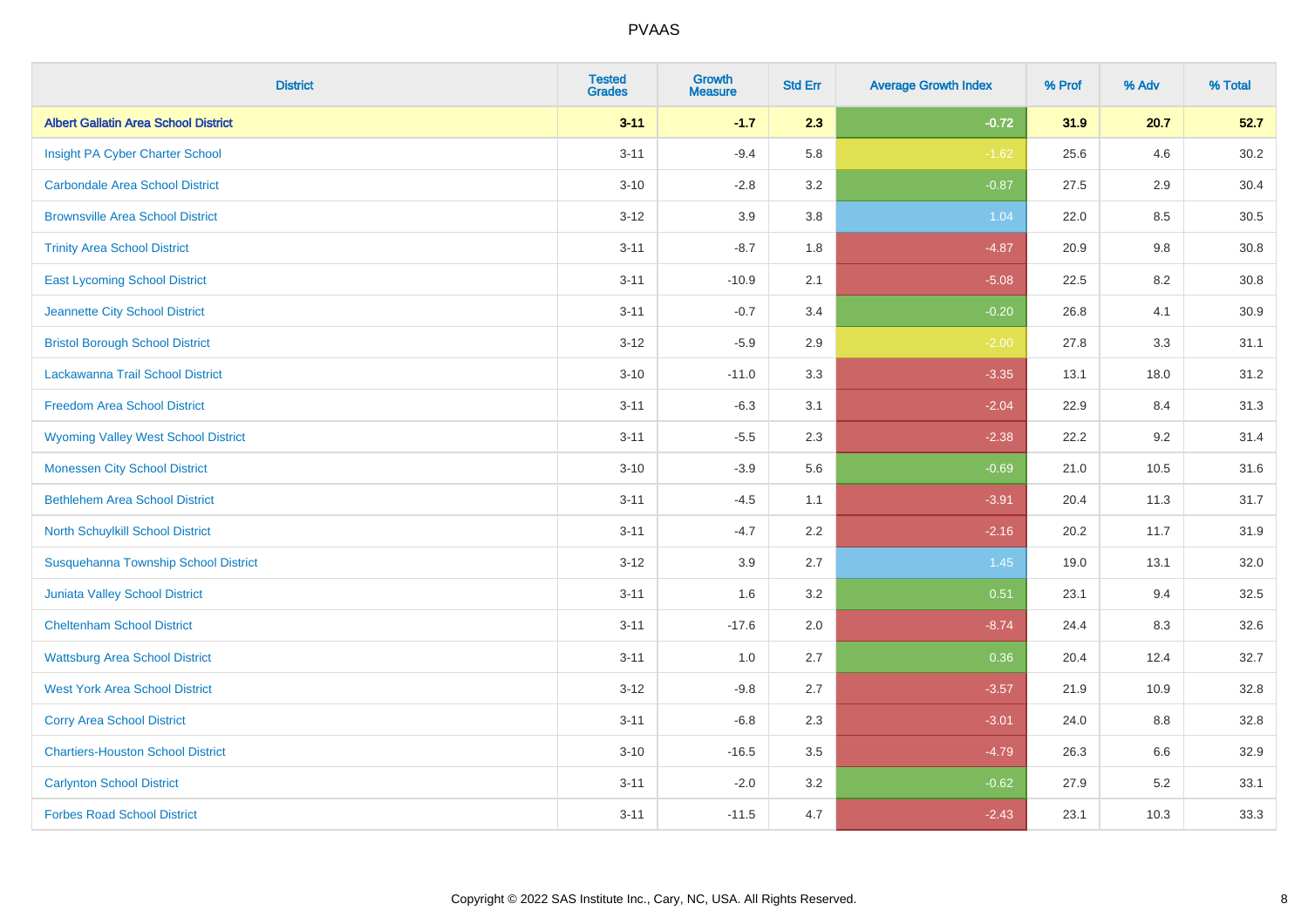| <b>District</b>                                | <b>Tested</b><br><b>Grades</b> | <b>Growth</b><br><b>Measure</b> | <b>Std Err</b> | <b>Average Growth Index</b> | % Prof | % Adv   | % Total |
|------------------------------------------------|--------------------------------|---------------------------------|----------------|-----------------------------|--------|---------|---------|
| <b>Albert Gallatin Area School District</b>    | $3 - 11$                       | $-1.7$                          | 2.3            | $-0.72$                     | 31.9   | 20.7    | 52.7    |
| <b>Titusville Area School District</b>         | $3 - 11$                       | $-5.0$                          | 2.5            | $-1.98$                     | 26.5   | 6.8     | 33.3    |
| <b>Harmony Area School District</b>            | $3 - 10$                       | $-5.7$                          | 5.0            | $-1.13$                     | 33.3   | 0.0     | 33.3    |
| <b>Berwick Area School District</b>            | $3 - 11$                       | $-6.9$                          | 2.4            | $-2.84$                     | 22.3   | 11.5    | 33.8    |
| Schuylkill Haven Area School District          | $3 - 11$                       | $-5.3$                          | 2.7            | $-1.96$                     | 22.2   | 11.6    | 33.8    |
| <b>Forest Area School District</b>             | $3 - 11$                       | $-1.8$                          | 4.7            | $-0.37$                     | 18.9   | 15.1    | 34.0    |
| <b>Interboro School District</b>               | $3 - 12$                       | $-8.4$                          | 2.0            | $-4.27$                     | 27.6   | 6.4     | 34.1    |
| <b>Milton Area School District</b>             | $3 - 11$                       | $-10.1$                         | 2.5            | $-4.04$                     | 23.0   | 11.3    | 34.2    |
| <b>Marion Center Area School District</b>      | $3 - 10$                       | 0.8                             | 2.9            | 0.27                        | 23.3   | 11.1    | 34.4    |
| Millersburg Area School District               | $3 - 11$                       | $-6.6$                          | 3.4            | $-1.92$                     | 24.1   | 10.3    | 34.5    |
| Lehigh Valley Charter High School For The Arts | $9 - 10$                       | $-11.8$                         | 2.5            | $-4.76$                     | 28.9   | 5.7     | 34.6    |
| <b>Tulpehocken Area School District</b>        | $3 - 12$                       | 1.0                             | 4.9            | 0.20                        | 11.5   | 23.1    | 34.6    |
| Jefferson-Morgan School District               | $3 - 10$                       | $-12.0$                         | 3.9            | $-3.09$                     | 28.6   | 6.1     | 34.7    |
| <b>Forest City Regional School District</b>    | $3 - 12$                       | $-1.2$                          | 3.6            | $-0.33$                     | 26.5   | 8.2     | 34.7    |
| <b>Towanda Area School District</b>            | $3 - 11$                       | $-4.0$                          | 2.6            | $-1.52$                     | 24.8   | $9.9\,$ | 34.8    |
| Southern Fulton School District                | $3 - 11$                       | $-5.1$                          | 4.0            | $-1.29$                     | 21.7   | 13.0    | 34.8    |
| <b>Bensalem Township School District</b>       | $3 - 11$                       | 1.0                             | 1.6            | 0.63                        | 24.3   | 10.7    | 34.9    |
| <b>Eastern Lebanon County School District</b>  | $3 - 11$                       | 4.0                             | 2.1            | 1.89                        | 23.5   | 11.5    | 35.0    |
| East Stroudsburg Area School District          | $3 - 11$                       | $-4.9$                          | 1.4            | $-3.38$                     | 22.7   | 12.5    | 35.2    |
| <b>Cranberry Area School District</b>          | $3 - 12$                       | $-0.9$                          | 3.1            | $-0.29$                     | 25.5   | 9.7     | 35.2    |
| <b>Commodore Perry School District</b>         | $3 - 11$                       | $-10.4$                         | 4.5            | $-2.30$                     | 29.4   | 5.9     | 35.3    |
| <b>Ellwood City Area School District</b>       | $3 - 11$                       | $-12.5$                         | 3.1            | $-4.00$                     | 26.7   | 8.7     | 35.4    |
| <b>Laurel Highlands School District</b>        | $3 - 11$                       | $-3.8$                          | 2.3            | $-1.63$                     | 20.9   | 14.6    | 35.4    |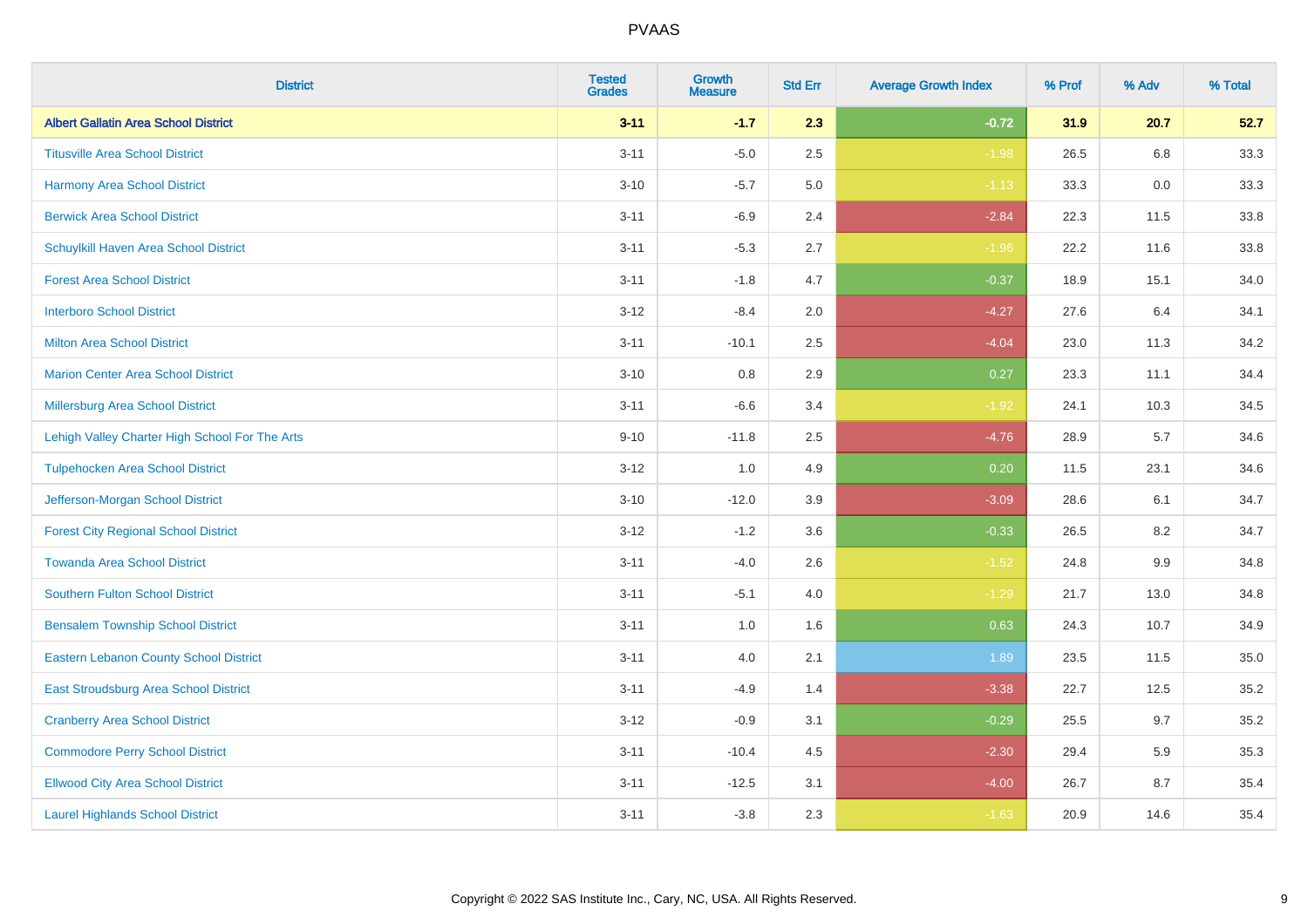| <b>District</b>                             | <b>Tested</b><br><b>Grades</b> | <b>Growth</b><br><b>Measure</b> | <b>Std Err</b> | <b>Average Growth Index</b> | % Prof | % Adv | % Total |
|---------------------------------------------|--------------------------------|---------------------------------|----------------|-----------------------------|--------|-------|---------|
| <b>Albert Gallatin Area School District</b> | $3 - 11$                       | $-1.7$                          | 2.3            | $-0.72$                     | 31.9   | 20.7  | 52.7    |
| <b>Northeast Bradford School District</b>   | $3 - 10$                       | $-5.0$                          | 3.7            | $-1.35$                     | 30.6   | 4.8   | 35.5    |
| <b>Somerset Area School District</b>        | $3 - 11$                       | $-7.6$                          | 2.4            | $-3.17$                     | 21.0   | 14.5  | 35.5    |
| <b>Upper Darby School District</b>          | $3 - 12$                       | 11.2                            | 1.4            | 8.28                        | 23.8   | 11.8  | 35.6    |
| <b>Panther Valley School District</b>       | $3-12$                         | $-13.3$                         | 3.2            | $-4.10$                     | 31.5   | 4.1   | 35.6    |
| <b>Centennial School District</b>           | $3 - 10$                       | 1.5                             | 1.5            | 0.98                        | 23.6   | 12.4  | 36.0    |
| <b>Brentwood Borough School District</b>    | $3 - 11$                       | 1.3                             | 3.0            | 0.44                        | 20.2   | 16.0  | 36.2    |
| <b>Mercer Area School District</b>          | $3 - 11$                       | 2.2                             | 3.1            | 0.70                        | 24.4   | 11.8  | 36.2    |
| <b>Mid Valley School District</b>           | $3 - 10$                       | $-11.1$                         | 2.7            | $-4.07$                     | 28.3   | 8.1   | 36.4    |
| <b>Reynolds School District</b>             | $3 - 10$                       | $-3.0$                          | 3.5            | $-0.87$                     | 27.3   | 9.1   | 36.4    |
| <b>Warren County School District</b>        | $3 - 11$                       | $-0.1$                          | 1.6            | $-0.06$                     | 26.7   | 9.7   | 36.4    |
| <b>Franklin Area School District</b>        | $3 - 11$                       | $-3.7$                          | 2.6            | $-1.43$                     | 30.5   | 5.9   | 36.4    |
| <b>Big Spring School District</b>           | $3 - 11$                       | $-9.8$                          | 2.3            | $-4.32$                     | 23.6   | 12.9  | 36.5    |
| <b>Montgomery Area School District</b>      | $3 - 11$                       | $-5.8$                          | 3.2            | $-1.83$                     | 25.0   | 11.5  | 36.5    |
| Southern Tioga School District              | $3 - 11$                       | $-0.1$                          | 2.8            | $-0.03$                     | 26.3   | 10.3  | 36.6    |
| <b>Greenville Area School District</b>      | $3 - 11$                       | $-13.2$                         | 3.0            | $-4.45$                     | 32.1   | 4.6   | 36.7    |
| <b>Canton Area School District</b>          | $3 - 11$                       | 8.4                             | 2.9            | 2.92                        | 13.8   | 23.0  | 36.8    |
| <b>Bethlehem-Center School District</b>     | $3 - 10$                       | 2.1                             | 3.5            | 0.59                        | 32.3   | 4.6   | 36.9    |
| <b>Salisbury Township School District</b>   | $3 - 11$                       | 5.8                             | 3.6            | 1.62                        | 24.4   | 12.6  | 37.0    |
| <b>Ringgold School District</b>             | $3 - 11$                       | 2.9                             | 2.2            | 1.32                        | 23.8   | 13.3  | 37.1    |
| <b>Minersville Area School District</b>     | $3 - 11$                       | $-2.9$                          | 3.4            | $-0.86$                     | 27.4   | 9.7   | 37.1    |
| <b>Conneaut School District</b>             | $3-12$                         | $-2.3$                          | 2.6            | $-0.91$                     | 27.4   | 9.7   | 37.1    |
| <b>Easton Area School District</b>          | $3 - 12$                       | 6.3                             | 1.3            | 4.91                        | 24.1   | 13.0  | 37.1    |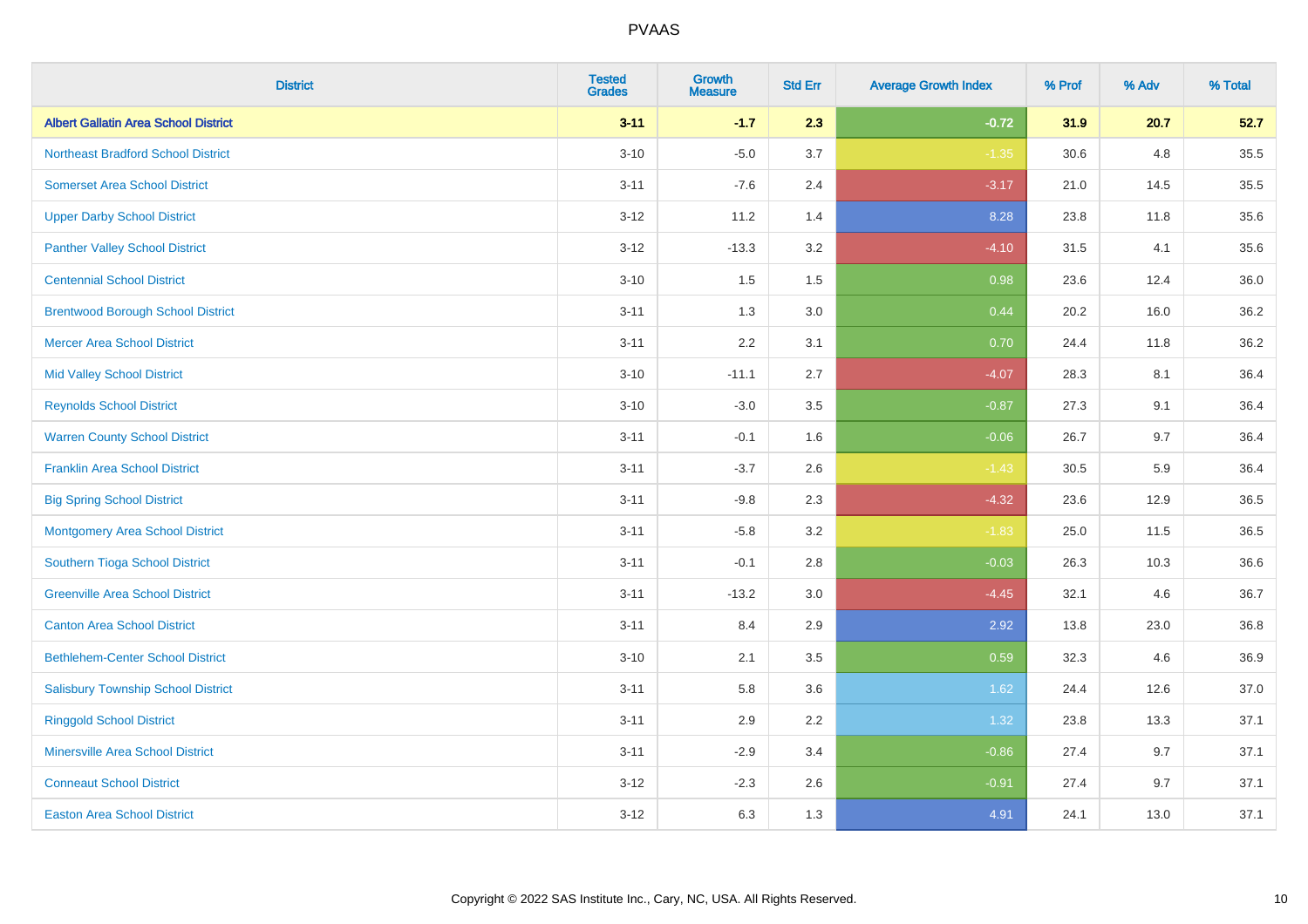| <b>District</b>                             | <b>Tested</b><br><b>Grades</b> | <b>Growth</b><br><b>Measure</b> | <b>Std Err</b> | <b>Average Growth Index</b> | % Prof | % Adv   | % Total |
|---------------------------------------------|--------------------------------|---------------------------------|----------------|-----------------------------|--------|---------|---------|
| <b>Albert Gallatin Area School District</b> | $3 - 11$                       | $-1.7$                          | 2.3            | $-0.72$                     | 31.9   | 20.7    | 52.7    |
| <b>Butler Area School District</b>          | $3 - 11$                       | $-14.1$                         | $1.5$          | $-9.60$                     | 26.4   | 11.1    | 37.5    |
| <b>Moshannon Valley School District</b>     | $3 - 10$                       | $-5.1$                          | 4.6            | $-1.12$                     | 25.0   | 12.5    | 37.5    |
| <b>Deer Lakes School District</b>           | $3 - 11$                       | $-10.0$                         | 2.5            | $-4.02$                     | 27.7   | $9.9\,$ | 37.6    |
| Southern Huntingdon County School District  | $3 - 11$                       | $-5.9$                          | 3.4            | $-1.76$                     | 32.8   | 4.9     | 37.7    |
| <b>Riverside School District</b>            | $3 - 11$                       | $-6.2$                          | 2.7            | $-2.33$                     | 20.8   | 17.0    | 37.7    |
| <b>Yough School District</b>                | $3 - 10$                       | $-6.2$                          | 2.7            | $-2.27$                     | 28.9   | 8.8     | 37.7    |
| <b>Port Allegany School District</b>        | $3 - 11$                       | 6.5                             | 3.7            | 1.74                        | 26.4   | 11.3    | 37.7    |
| <b>Wellsboro Area School District</b>       | $3 - 11$                       | $-6.3$                          | 3.0            | $-2.08$                     | 24.4   | 13.4    | 37.8    |
| <b>Elk Lake School District</b>             | $3 - 11$                       | $-6.1$                          | 2.9            | $-2.12$                     | 26.3   | 11.6    | 37.9    |
| <b>Governor Mifflin School District</b>     | $3 - 11$                       | $-4.4$                          | 1.6            | $-2.69$                     | 30.3   | 7.7     | 38.0    |
| <b>Cambria Heights School District</b>      | $3 - 10$                       | $-6.2$                          | 2.9            | $-2.11$                     | 25.0   | 13.0    | 38.0    |
| <b>Chartiers Valley School District</b>     | $3 - 11$                       | $-9.1$                          | 2.1            | $-4.23$                     | 20.7   | 17.4    | 38.0    |
| <b>Central Dauphin School District</b>      | $3 - 11$                       | $-5.2$                          | 1.2            | $-4.24$                     | 29.3   | 8.7     | 38.0    |
| <b>Charleroi School District</b>            | $3 - 11$                       | $-4.3$                          | 2.7            | $-1.55$                     | 22.2   | 15.9    | 38.1    |
| <b>Bucks County Technical High School</b>   | $9 - 10$                       | $-2.9$                          | 2.2            | $-1.29$                     | 27.7   | 10.4    | 38.2    |
| Catasauqua Area School District             | $3 - 12$                       | $-7.3$                          | 2.8            | $-2.58$                     | 27.1   | 11.2    | 38.3    |
| <b>Bangor Area School District</b>          | $3 - 12$                       | $-1.2$                          | 2.0            | $-0.60$                     | 25.8   | 12.7    | 38.5    |
| Southeastern Greene School District         | $3 - 10$                       | $-2.3$                          | 4.4            | $-0.53$                     | 29.0   | 9.7     | 38.7    |
| Philipsburg-Osceola Area School District    | $3 - 11$                       | 4.1                             | 3.0            | 1.37                        | 22.5   | 16.2    | 38.8    |
| <b>Pottsgrove School District</b>           | $3 - 11$                       | $-5.5$                          | 2.0            | $-2.78$                     | 28.6   | 10.3    | 38.8    |
| Salisbury-Elk Lick School District          | $3 - 11$                       | $-8.4$                          | 5.8            | $-1.45$                     | 33.3   | 5.6     | 38.9    |
| <b>Blue Ridge School District</b>           | $3 - 11$                       | 8.3                             | 3.7            | 2.24                        | 29.6   | 9.3     | 38.9    |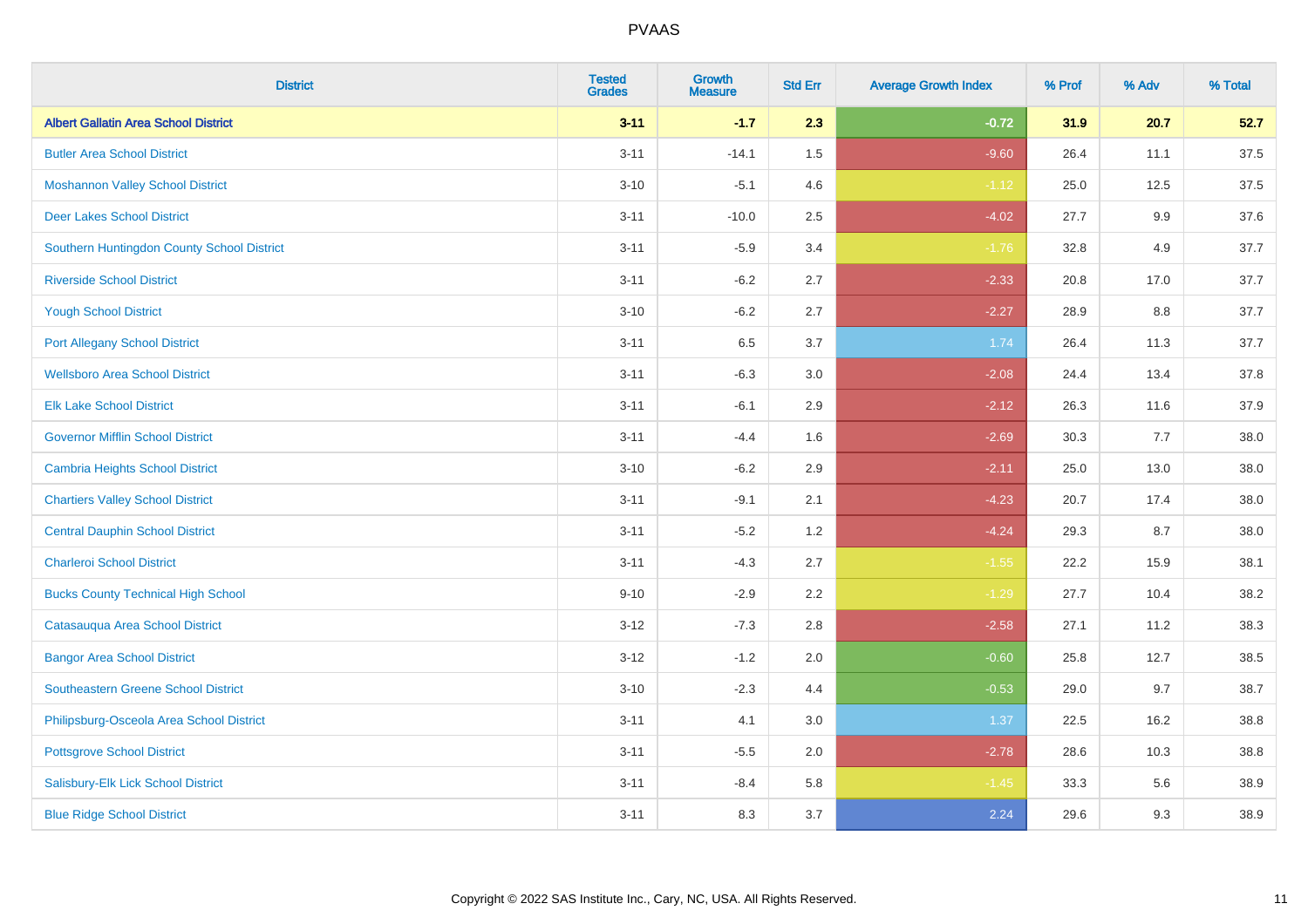| <b>District</b>                               | <b>Tested</b><br><b>Grades</b> | <b>Growth</b><br><b>Measure</b> | <b>Std Err</b> | <b>Average Growth Index</b> | % Prof | % Adv   | % Total |
|-----------------------------------------------|--------------------------------|---------------------------------|----------------|-----------------------------|--------|---------|---------|
| <b>Albert Gallatin Area School District</b>   | $3 - 11$                       | $-1.7$                          | 2.3            | $-0.72$                     | 31.9   | 20.7    | 52.7    |
| <b>Pleasant Valley School District</b>        | $3 - 11$                       | $-3.3$                          | 1.8            | $-1.80$                     | 28.5   | 10.4    | 39.0    |
| <b>Uniontown Area School District</b>         | $3 - 11$                       | $-2.8$                          | 3.1            | $-0.91$                     | 31.7   | 7.3     | 39.0    |
| <b>Forest Hills School District</b>           | $3 - 11$                       | 1.8                             | 2.5            | 0.71                        | 28.8   | 10.3    | 39.1    |
| <b>Penn-Delco School District</b>             | $3 - 11$                       | 1.3                             | 1.8            | 0.75                        | 26.5   | 12.6    | 39.1    |
| <b>Shikellamy School District</b>             | $3 - 10$                       | $-8.3$                          | 2.4            | $-3.42$                     | 20.8   | 18.5    | 39.2    |
| Selinsgrove Area School District              | $3 - 12$                       | $-5.7$                          | 2.1            | $-2.74$                     | 25.4   | 13.9    | 39.2    |
| <b>Troy Area School District</b>              | $3 - 10$                       | $-4.7$                          | 3.2            | $-1.46$                     | 22.8   | 16.5    | 39.2    |
| Northern Lehigh School District               | $3 - 12$                       | 6.1                             | 2.5            | 2.42                        | 21.4   | 18.0    | 39.3    |
| <b>Chambersburg Area School District</b>      | $3 - 11$                       | $-5.6$                          | 1.3            | $-4.42$                     | 24.2   | 15.2    | 39.4    |
| <b>Cameron County School District</b>         | $3 - 12$                       | $-5.0$                          | 4.4            | $-1.12$                     | 34.9   | 4.8     | 39.7    |
| <b>Ligonier Valley School District</b>        | $3 - 11$                       | $-10.8$                         | 3.1            | $-3.43$                     | 34.1   | 5.8     | 39.9    |
| <b>Tri-Valley School District</b>             | $3 - 10$                       | $-2.7$                          | 3.9            | $-0.69$                     | 31.0   | 9.5     | 40.5    |
| <b>Union City Area School District</b>        | $3 - 12$                       | $-8.7$                          | 3.3            | $-2.59$                     | 29.7   | 10.9    | 40.6    |
| <b>Susquehanna Community School District</b>  | $3 - 11$                       | $-4.5$                          | 3.8            | $-1.19$                     | 31.9   | 8.8     | 40.7    |
| <b>Derry Area School District</b>             | $3 - 11$                       | $-11.8$                         | 2.6            | $-4.53$                     | 34.8   | 6.1     | 40.9    |
| Lehigh Career & Technical Institute           | $10 - 12$                      | $-0.7$                          | 6.3            | $-0.11$                     | 36.4   | 4.6     | 40.9    |
| <b>Keystone Oaks School District</b>          | $3 - 11$                       | $-7.2$                          | 2.3            | $-3.14$                     | 30.0   | 11.1    | 41.0    |
| <b>Weatherly Area School District</b>         | $3 - 11$                       | $-5.8$                          | 4.0            | $-1.44$                     | 32.1   | $8.9\,$ | 41.1    |
| <b>Shanksville-Stonycreek School District</b> | $3 - 10$                       | $-8.6$                          | 5.5            | $-1.55$                     | 17.6   | 23.5    | 41.2    |
| <b>Kiski Area School District</b>             | $3 - 11$                       | $-4.0$                          | 2.0            | $-1.99$                     | 23.1   | 18.2    | 41.3    |
| <b>Purchase Line School District</b>          | $3 - 12$                       | 4.3                             | 3.3            | 1.30                        | 32.3   | 9.0     | 41.4    |
| <b>Pittston Area School District</b>          | $3 - 11$                       | $-8.2$                          | 2.2            | $-3.75$                     | 26.7   | 14.8    | 41.5    |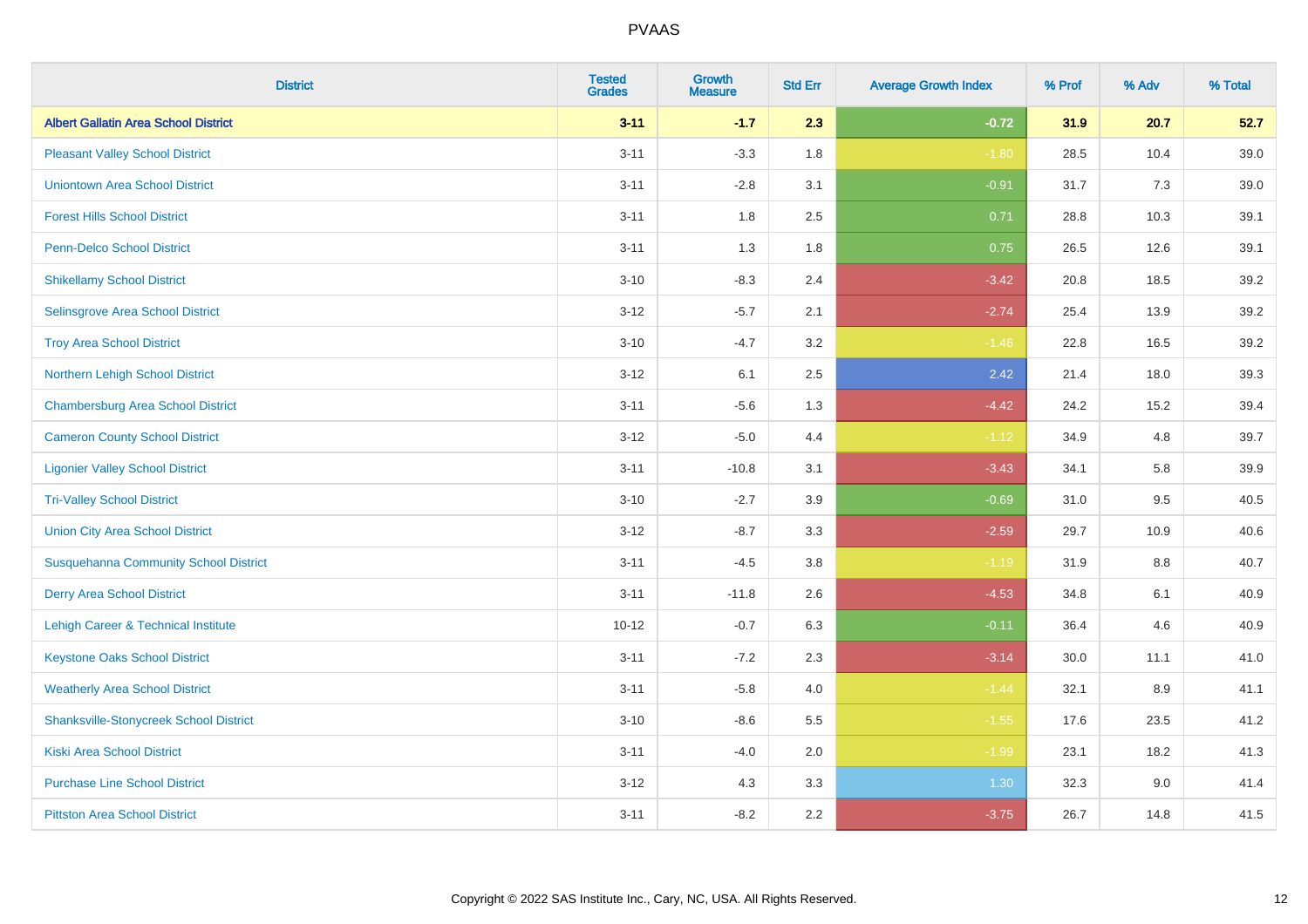| <b>District</b>                                    | <b>Tested</b><br><b>Grades</b> | <b>Growth</b><br><b>Measure</b> | <b>Std Err</b> | <b>Average Growth Index</b> | % Prof | % Adv | % Total |
|----------------------------------------------------|--------------------------------|---------------------------------|----------------|-----------------------------|--------|-------|---------|
| <b>Albert Gallatin Area School District</b>        | $3 - 11$                       | $-1.7$                          | 2.3            | $-0.72$                     | 31.9   | 20.7  | 52.7    |
| <b>Wyoming Area School District</b>                | $3 - 10$                       | $-5.5$                          | 2.5            | $-2.21$                     | 32.0   | 9.6   | 41.6    |
| <b>West Middlesex Area School District</b>         | $3 - 10$                       | $-7.4$                          | 3.5            | $-2.11$                     | 32.0   | 9.6   | 41.6    |
| <b>Northern Potter School District</b>             | $3 - 12$                       | 6.8                             | 4.6            | 1.48                        | 30.6   | 11.1  | 41.7    |
| <b>Old Forge School District</b>                   | $3 - 12$                       | $-11.3$                         | 3.1            | $-3.62$                     | 28.6   | 13.2  | 41.8    |
| <b>School Lane Charter School</b>                  | $3 - 11$                       | 2.6                             | 3.6            | 0.72                        | 23.1   | 18.7  | 41.8    |
| <b>Keystone Central School District</b>            | $3 - 11$                       | 3.6                             | 1.8            | 2.04                        | 27.1   | 14.6  | 41.8    |
| <b>Juniata County School District</b>              | $3 - 12$                       | 7.7                             | 2.0            | 3.81                        | 22.9   | 18.9  | 41.8    |
| <b>Collegium Charter School</b>                    | $3 - 10$                       | 21.2                            | 2.6            | 8.18                        | 25.4   | 16.4  | 41.8    |
| Northern Tioga School District                     | $3 - 12$                       | 6.8                             | 2.6            | 2.64                        | 25.0   | 16.9  | 41.9    |
| <b>Neshannock Township School District</b>         | $3 - 10$                       | $-12.5$                         | 2.7            | $-4.73$                     | 29.0   | 13.0  | 42.0    |
| Mount Pleasant Area School District                | $3 - 11$                       | $-5.4$                          | 2.3            | $-2.37$                     | 33.3   | 8.7   | 42.0    |
| <b>Oxford Area School District</b>                 | $3 - 11$                       | $-3.1$                          | 1.8            | $-1.77$                     | 27.5   | 14.5  | 42.0    |
| <b>Avella Area School District</b>                 | $3 - 12$                       | 1.6                             | 4.7            | 0.34                        | 34.8   | 7.2   | 42.0    |
| <b>Grove City Area School District</b>             | $3 - 12$                       | $-8.8$                          | 2.3            | $-3.89$                     | 25.6   | 16.4  | 42.0    |
| <b>Crawford Central School District</b>            | $3 - 11$                       | 5.7                             | 2.1            | 2.71                        | 26.4   | 15.8  | 42.1    |
| <b>Oil City Area School District</b>               | $3 - 11$                       | 8.6                             | 2.4            | 3.56                        | 29.1   | 13.1  | 42.2    |
| <b>Solanco School District</b>                     | $3 - 11$                       | 2.2                             | 1.8            | 1.18                        | 27.2   | 15.0  | 42.3    |
| <b>Northgate School District</b>                   | $3 - 11$                       | $-3.0$                          | 3.4            | $-0.85$                     | 35.6   | 6.8   | 42.4    |
| <b>Commonwealth Charter Academy Charter School</b> | $3 - 10$                       | 4.2                             | 1.6            | 2.68                        | 27.0   | 15.6  | 42.5    |
| <b>Conrad Weiser Area School District</b>          | $3 - 11$                       | 7.1                             | 2.1            | 3.34                        | 28.2   | 14.4  | 42.6    |
| <b>New Brighton Area School District</b>           | $3 - 11$                       | $-2.1$                          | 3.2            | $-0.65$                     | 31.5   | 11.1  | 42.6    |
| <b>Central Greene School District</b>              | $3 - 11$                       | $-0.4$                          | 2.5            | $-0.15$                     | 27.8   | 14.8  | 42.6    |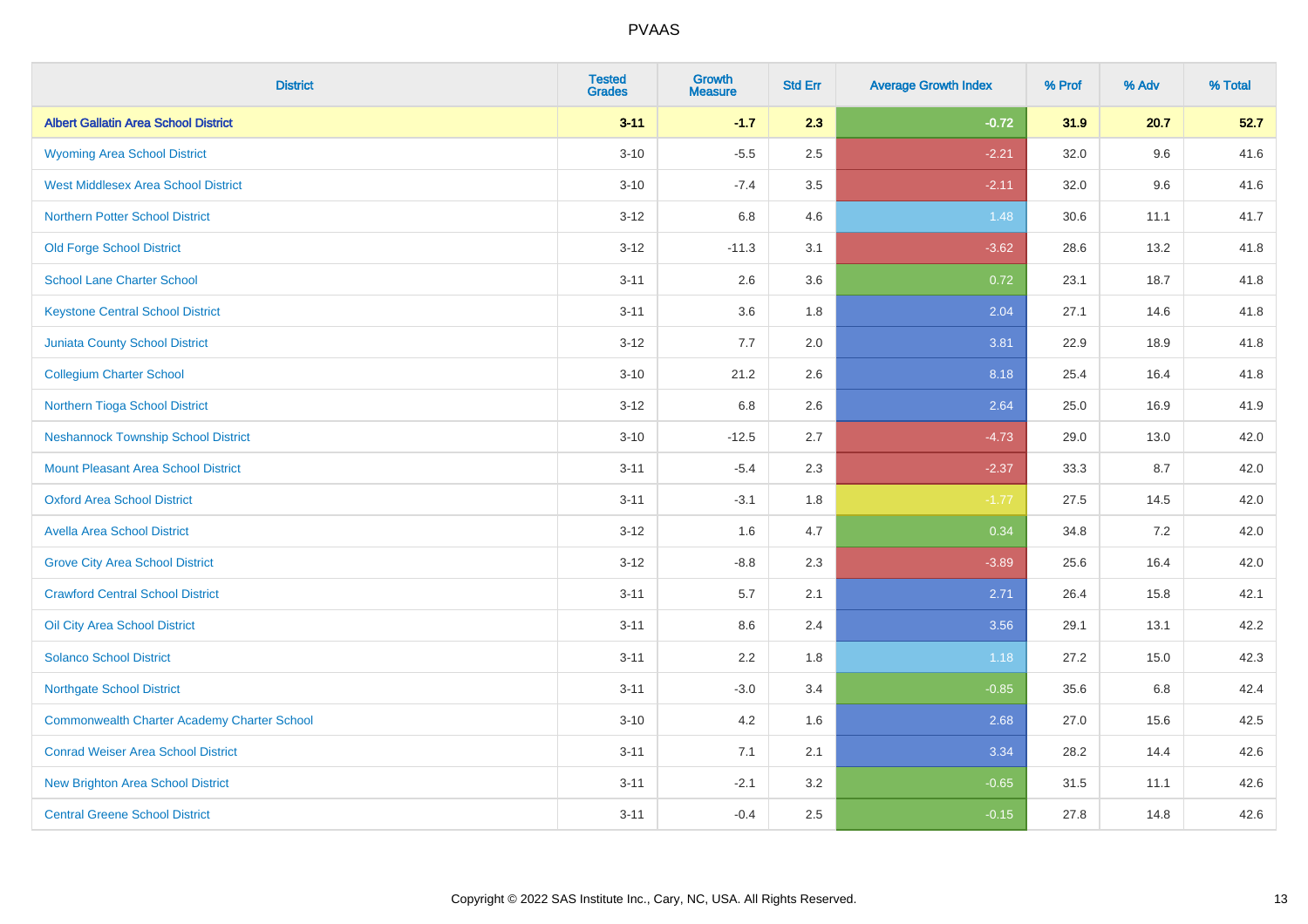| <b>District</b>                             | <b>Tested</b><br><b>Grades</b> | <b>Growth</b><br><b>Measure</b> | <b>Std Err</b> | <b>Average Growth Index</b> | % Prof | % Adv | % Total |
|---------------------------------------------|--------------------------------|---------------------------------|----------------|-----------------------------|--------|-------|---------|
| <b>Albert Gallatin Area School District</b> | $3 - 11$                       | $-1.7$                          | 2.3            | $-0.72$                     | 31.9   | 20.7  | 52.7    |
| Leechburg Area School District              | $3 - 11$                       | 7.0                             | 3.9            | 1.79                        | 37.7   | 4.9   | 42.6    |
| <b>Ridley School District</b>               | $3 - 12$                       | 0.3                             | 1.6            | 0.21                        | 32.0   | 10.7  | 42.6    |
| <b>Kennett Consolidated School District</b> | $3 - 11$                       | $-10.4$                         | 1.7            | $-6.27$                     | 28.7   | 14.0  | 42.7    |
| <b>Exeter Township School District</b>      | $3 - 11$                       | $-1.0$                          | 1.7            | $-0.58$                     | 27.2   | 15.6  | 42.8    |
| <b>Altoona Area School District</b>         | $3 - 12$                       | 0.1                             | 1.5            | 0.07                        | 29.0   | 13.8  | 42.8    |
| <b>West Greene School District</b>          | $3 - 11$                       | $-8.1$                          | 3.9            | $-2.08$                     | 31.0   | 11.9  | 42.9    |
| <b>Union Area School District</b>           | $3 - 11$                       | $-6.5$                          | 3.8            | $-1.70$                     | 30.6   | 12.2  | 42.9    |
| <b>Millville Area School District</b>       | $3 - 12$                       | $-5.6$                          | 4.4            | $-1.26$                     | 31.4   | 11.4  | 42.9    |
| <b>Highlands School District</b>            | $3 - 11$                       | $-1.3$                          | 2.3            | $-0.55$                     | 32.6   | 10.5  | 43.0    |
| Northern Bedford County School District     | $3 - 11$                       | $-2.3$                          | 3.3            | $-0.69$                     | 26.2   | 16.9  | 43.1    |
| <b>Penn Cambria School District</b>         | $3 - 11$                       | $-4.5$                          | 2.4            | $-1.86$                     | 27.3   | 15.8  | 43.2    |
| Octorara Area School District               | $3 - 11$                       | $-7.5$                          | 3.2            | $-2.35$                     | 26.1   | 17.0  | 43.2    |
| <b>Allegheny Valley School District</b>     | $3 - 11$                       | $-1.9$                          | 3.9            | $-0.48$                     | 31.8   | 11.4  | 43.2    |
| Southern Columbia Area School District      | $3 - 11$                       | $-8.5$                          | 3.0            | $-2.83$                     | 30.5   | 12.8  | 43.3    |
| <b>Apollo-Ridge School District</b>         | $3 - 12$                       | 9.5                             | 3.0            | 3.23                        | 34.0   | 9.4   | 43.4    |
| <b>Lakeland School District</b>             | $3 - 11$                       | 13.3                            | 2.8            | 4.80                        | 22.2   | 21.2  | 43.4    |
| <b>Northwest Area School District</b>       | $3 - 10$                       | $-3.2$                          | 3.3            | $-0.97$                     | 30.4   | 13.0  | 43.5    |
| <b>Hamburg Area School District</b>         | $3 - 11$                       | 0.6                             | 2.4            | 0.25                        | 28.0   | 15.5  | 43.6    |
| <b>Bentworth School District</b>            | $3 - 11$                       | 7.0                             | 3.0            | 2.36                        | 26.6   | 17.0  | 43.6    |
| <b>Greensburg Salem School District</b>     | $3 - 11$                       | $-6.9$                          | 2.2            | $-3.06$                     | 30.3   | 13.3  | 43.6    |
| <b>Austin Area School District</b>          | $3 - 11$                       | 2.6                             | 6.0            | 0.43                        | 25.0   | 18.8  | 43.8    |
| <b>Pine Grove Area School District</b>      | $3 - 11$                       | $-1.1$                          | 3.0            | $-0.36$                     | 29.5   | 14.3  | 43.8    |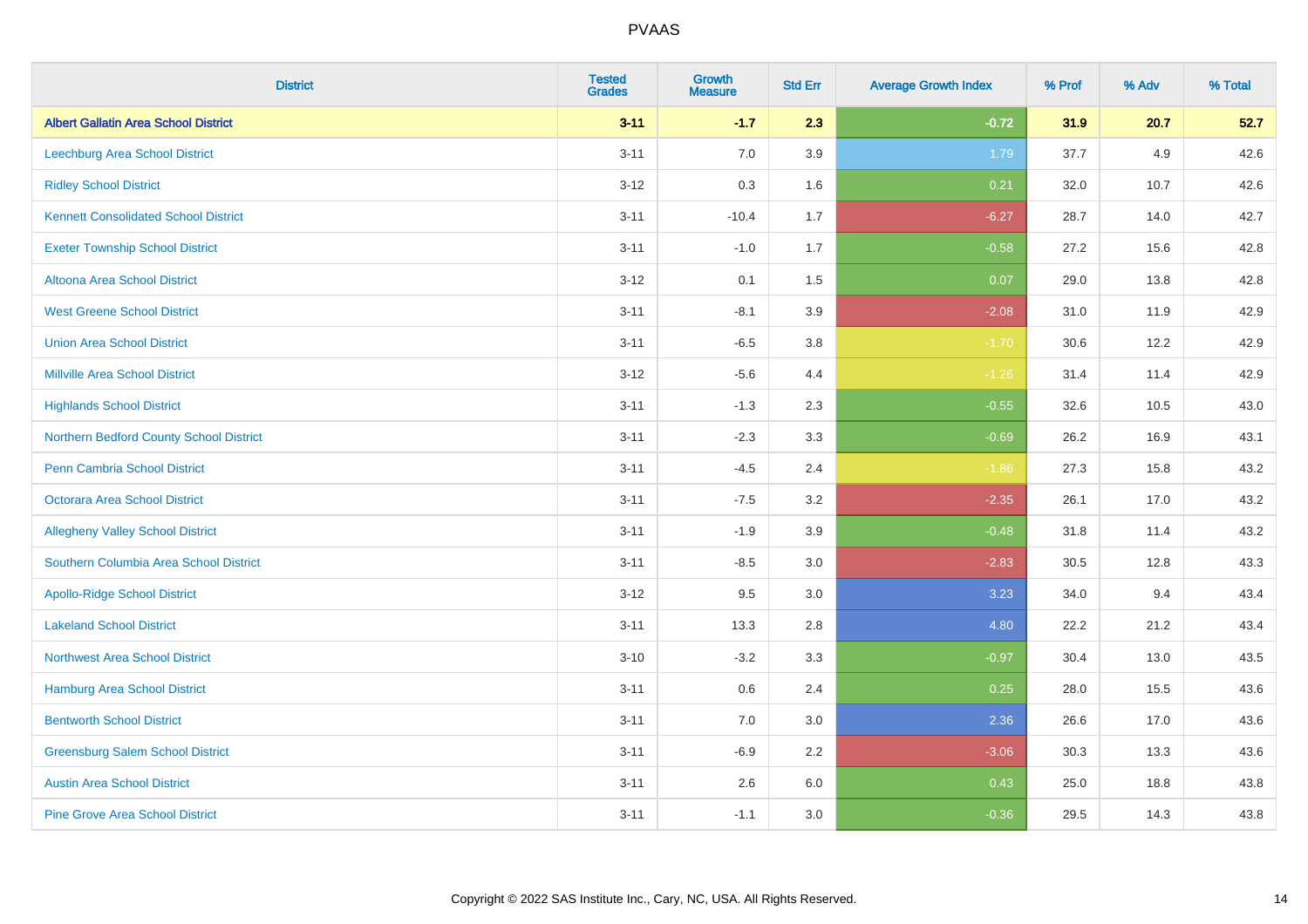| <b>District</b>                             | <b>Tested</b><br><b>Grades</b> | <b>Growth</b><br><b>Measure</b> | <b>Std Err</b> | <b>Average Growth Index</b> | % Prof | % Adv | % Total |
|---------------------------------------------|--------------------------------|---------------------------------|----------------|-----------------------------|--------|-------|---------|
| <b>Albert Gallatin Area School District</b> | $3 - 11$                       | $-1.7$                          | 2.3            | $-0.72$                     | 31.9   | 20.7  | 52.7    |
| <b>Agora Cyber Charter School</b>           | $3 - 11$                       | 14.6                            | 2.4            | 6.03                        | 24.7   | 19.5  | 44.2    |
| <b>Chestnut Ridge School District</b>       | $3 - 12$                       | 4.0                             | 2.9            | 1.38                        | 33.2   | 11.0  | 44.2    |
| <b>Susquenita School District</b>           | $3 - 11$                       | $-5.9$                          | 2.6            | $-2.28$                     | 30.6   | 13.9  | 44.4    |
| <b>Smethport Area School District</b>       | $3 - 12$                       | 5.8                             | 3.8            | 1.52                        | 24.6   | 20.0  | 44.6    |
| <b>Fort Cherry School District</b>          | $3 - 10$                       | $-0.7$                          | 3.1            | $-0.21$                     | 30.6   | 14.1  | 44.7    |
| <b>Steel Valley School District</b>         | $3 - 11$                       | 11.1                            | 3.3            | 3.33                        | 34.8   | 10.1  | 44.9    |
| <b>Elizabeth Forward School District</b>    | $3 - 11$                       | $-5.5$                          | 2.5            | $-2.25$                     | 32.2   | 12.8  | 45.0    |
| <b>Shaler Area School District</b>          | $3 - 11$                       | $-2.1$                          | 1.8            | $-1.18$                     | 32.0   | 13.0  | 45.0    |
| <b>Clarion Area School District</b>         | $3 - 11$                       | 3.2                             | 3.7            | 0.88                        | 31.7   | 13.3  | 45.0    |
| <b>South Park School District</b>           | $3 - 11$                       | $-8.8$                          | 2.5            | $-3.46$                     | 28.1   | 17.0  | 45.2    |
| Huntingdon Area School District             | $3 - 11$                       | 5.8                             | 2.6            | 2.28                        | 27.8   | 17.4  | 45.2    |
| <b>Upper Perkiomen School District</b>      | $3 - 11$                       | 5.7                             | 1.9            | 3.04                        | 25.4   | 19.9  | 45.4    |
| <b>Burrell School District</b>              | $3 - 11$                       | $-1.5$                          | 3.3            | $-0.44$                     | 27.8   | 17.7  | 45.6    |
| <b>Mohawk Area School District</b>          | $3 - 11$                       | $-10.5$                         | 2.8            | $-3.75$                     | 35.1   | 10.6  | 45.7    |
| <b>Hatboro-Horsham School District</b>      | $3 - 11$                       | $-2.7$                          | 1.6            | $-1.65$                     | 27.9   | 17.9  | 45.8    |
| Mifflinburg Area School District            | $3 - 11$                       | $-6.0$                          | 2.1            | $-2.87$                     | 32.7   | 13.3  | 46.0    |
| <b>Laurel School District</b>               | $3 - 11$                       | 13.0                            | 3.1            | 4.19                        | 30.3   | 15.7  | 46.1    |
| Northwestern School District                | $3 - 11$                       | $-14.6$                         | 3.2            | $-4.51$                     | 32.5   | 13.7  | 46.2    |
| <b>North Star School District</b>           | $3 - 11$                       | 1.1                             | 3.3            | 0.34                        | 26.2   | 20.0  | 46.2    |
| <b>North Hills School District</b>          | $3 - 11$                       | $-15.8$                         | 1.8            | $-8.84$                     | 26.4   | 19.8  | 46.2    |
| <b>Shippensburg Area School District</b>    | $3 - 11$                       | 0.5                             | 1.8            | 0.26                        | 23.5   | 22.8  | 46.3    |
| <b>Otto-Eldred School District</b>          | $3 - 11$                       | $-0.5$                          | 3.5            | $-0.13$                     | 35.8   | 10.5  | 46.3    |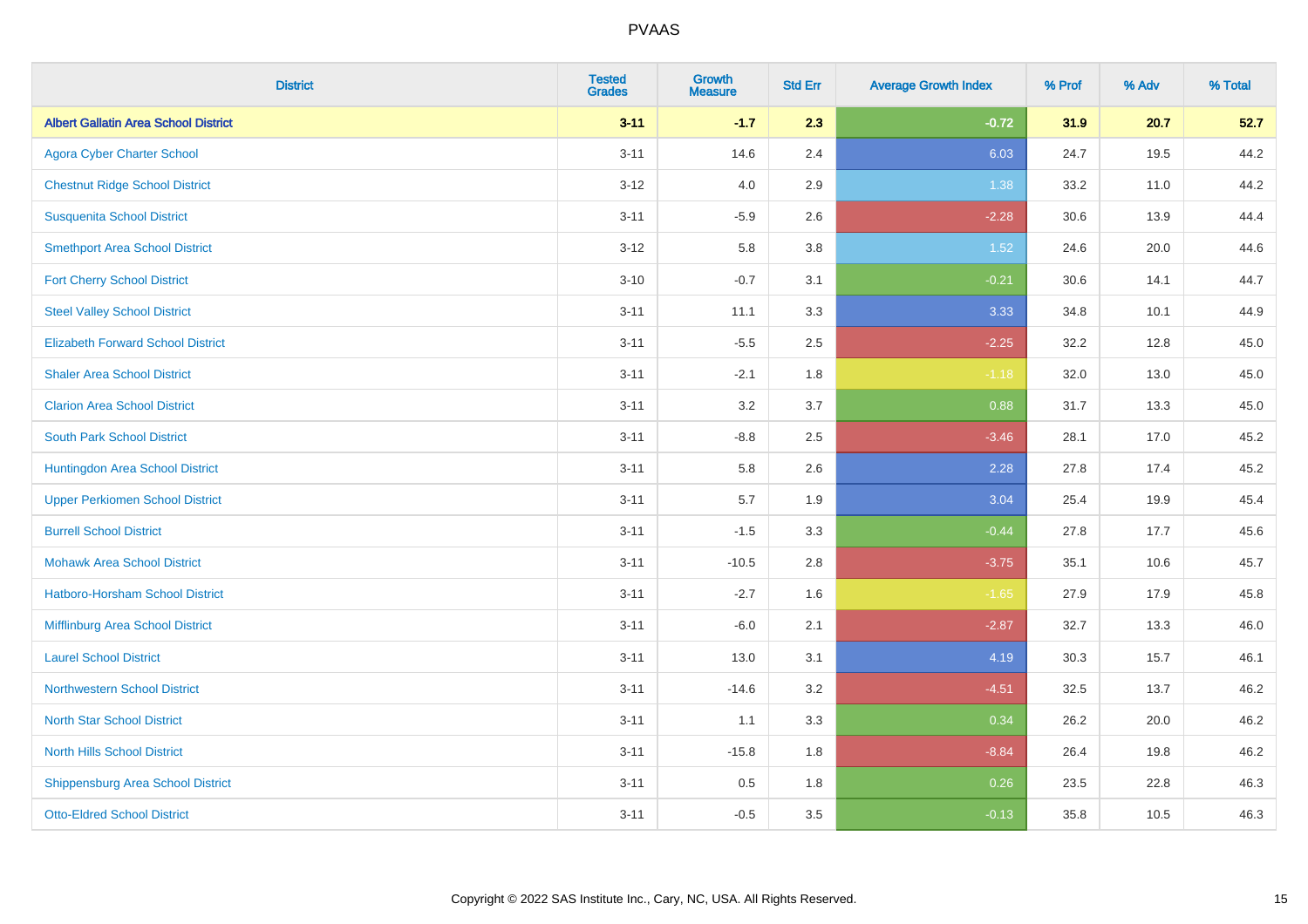| <b>District</b>                             | <b>Tested</b><br><b>Grades</b> | <b>Growth</b><br><b>Measure</b> | <b>Std Err</b> | <b>Average Growth Index</b> | % Prof | % Adv | % Total |
|---------------------------------------------|--------------------------------|---------------------------------|----------------|-----------------------------|--------|-------|---------|
| <b>Albert Gallatin Area School District</b> | $3 - 11$                       | $-1.7$                          | 2.3            | $-0.72$                     | 31.9   | 20.7  | 52.7    |
| <b>Jamestown Area School District</b>       | $3 - 11$                       | $-9.5$                          | 4.1            | $-2.33$                     | 41.5   | 4.9   | 46.3    |
| <b>Eastern York School District</b>         | $3 - 11$                       | $-6.2$                          | 2.3            | $-2.70$                     | 27.8   | 18.5  | 46.4    |
| <b>MaST Community Charter School</b>        | $3 - 10$                       | $-0.9$                          | 2.5            | $-0.34$                     | 25.0   | 21.6  | 46.6    |
| <b>Baldwin-Whitehall School District</b>    | $3 - 11$                       | $-5.5$                          | 1.9            | $-2.93$                     | 32.0   | 14.7  | 46.7    |
| <b>Hopewell Area School District</b>        | $3 - 11$                       | 0.8                             | 2.6            | 0.31                        | 34.5   | 12.4  | 46.9    |
| Renaissance Academy Charter School          | $3 - 11$                       | $-5.6$                          | 3.1            | $-1.79$                     | 28.4   | 18.5  | 46.9    |
| <b>Western Wayne School District</b>        | $3 - 11$                       | 3.6                             | 2.6            | 1.39                        | 30.8   | 16.2  | 47.0    |
| <b>West Shore School District</b>           | $3 - 12$                       | 2.2                             | 1.3            | 1.68                        | 31.8   | 15.2  | 47.1    |
| <b>Penn Manor School District</b>           | $3 - 11$                       | 7.1                             | 1.5            | 4.82                        | 26.7   | 20.5  | 47.2    |
| Karns City Area School District             | $3 - 11$                       | $-7.2$                          | 2.6            | $-2.71$                     | 26.4   | 20.8  | 47.2    |
| <b>Athens Area School District</b>          | $3 - 11$                       | 2.6                             | 2.3            | 1.11                        | 34.9   | 12.3  | 47.3    |
| <b>Bald Eagle Area School District</b>      | $3 - 11$                       | 7.6                             | 2.5            | 3.00                        | 31.6   | 15.6  | 47.3    |
| <b>Hempfield Area School District</b>       | $3 - 12$                       | $-10.2$                         | 1.6            | $-6.37$                     | 28.1   | 19.2  | 47.3    |
| <b>Carlisle Area School District</b>        | $3 - 11$                       | $-5.2$                          | 1.7            | $-2.99$                     | 28.0   | 19.3  | 47.3    |
| <b>Everett Area School District</b>         | $3 - 11$                       | $-1.1$                          | 3.1            | $-0.34$                     | 34.2   | 13.2  | 47.4    |
| Johnsonburg Area School District            | $3 - 11$                       | 5.0                             | 3.9            | 1.27                        | 35.5   | 11.8  | 47.4    |
| <b>Wallenpaupack Area School District</b>   | $3 - 11$                       | 8.8                             | 2.1            | 4.28                        | 28.5   | 18.9  | 47.4    |
| <b>West Perry School District</b>           | $3 - 11$                       | 11.0                            | 2.3            | 4.76                        | 26.9   | 20.5  | 47.4    |
| Northern York County School District        | $3 - 11$                       | 8.4                             | 1.8            | 4.63                        | 24.3   | 23.1  | 47.4    |
| South Middleton School District             | $3 - 11$                       | 4.4                             | 2.2            | 1.95                        | 31.1   | 16.4  | 47.5    |
| <b>Punxsutawney Area School District</b>    | $3 - 11$                       | 15.8                            | 2.7            | 5.83                        | 18.6   | 29.0  | 47.6    |
| Portage Area School District                | $3 - 10$                       | $-0.5$                          | 3.3            | $-0.14$                     | 27.0   | 20.6  | 47.6    |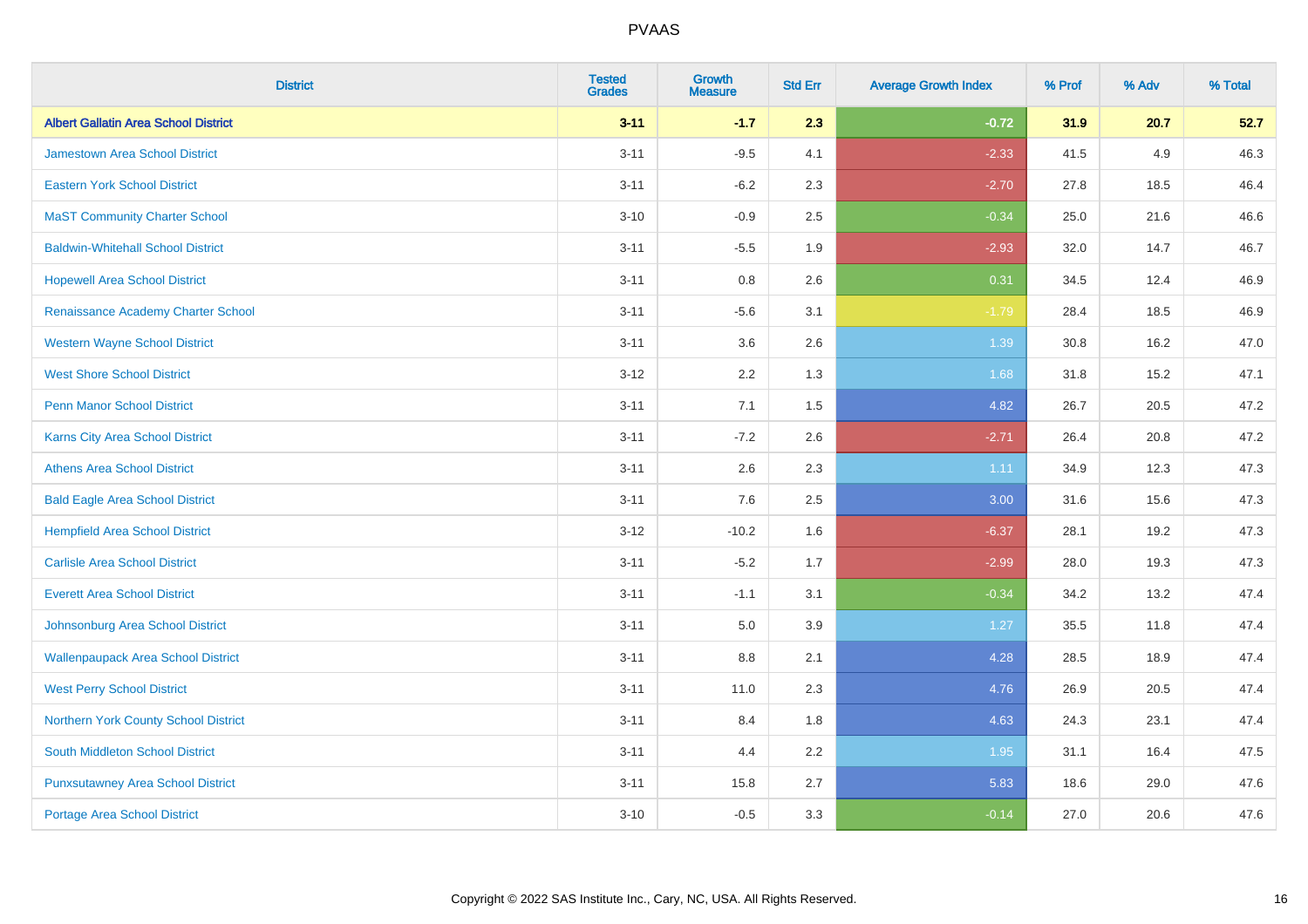| <b>District</b>                                    | <b>Tested</b><br><b>Grades</b> | <b>Growth</b><br><b>Measure</b> | <b>Std Err</b> | <b>Average Growth Index</b> | % Prof | % Adv | % Total |
|----------------------------------------------------|--------------------------------|---------------------------------|----------------|-----------------------------|--------|-------|---------|
| <b>Albert Gallatin Area School District</b>        | $3 - 11$                       | $-1.7$                          | 2.3            | $-0.72$                     | 31.9   | 20.7  | 52.7    |
| Northampton Area School District                   | $3 - 11$                       | 3.2                             | 1.5            | 2.05                        | 29.8   | 17.9  | 47.7    |
| <b>Hollidaysburg Area School District</b>          | $3 - 11$                       | $-2.7$                          | 1.6            | $-1.64$                     | 32.6   | 15.2  | 47.8    |
| <b>Tunkhannock Area School District</b>            | $3 - 11$                       | 1.4                             | 2.0            | 0.71                        | 29.8   | 18.1  | 47.9    |
| <b>Bradford Area School District</b>               | $3 - 12$                       | $-1.8$                          | 2.3            | $-0.79$                     | 31.2   | 16.7  | 47.9    |
| <b>Penncrest School District</b>                   | $3 - 11$                       | 6.0                             | 1.9            | 3.24                        | 31.1   | 16.9  | 48.0    |
| <b>Westmont Hilltop School District</b>            | $3 - 11$                       | $-1.0$                          | 2.8            | $-0.36$                     | 33.3   | 14.7  | 48.0    |
| <b>Reach Cyber Charter School</b>                  | $3 - 11$                       | 1.4                             | 3.6            | 0.40                        | 32.9   | 15.2  | 48.1    |
| <b>Palisades School District</b>                   | $3 - 11$                       | 7.7                             | 2.9            | 2.66                        | 27.8   | 20.3  | 48.1    |
| <b>Lincoln Park Performing Arts Charter School</b> | $7 - 11$                       | $-14.9$                         | 2.7            | $-5.45$                     | 39.3   | 8.9   | 48.2    |
| <b>Clarion-Limestone Area School District</b>      | $3 - 12$                       | $-10.0$                         | 3.6            | $-2.76$                     | 28.3   | 20.0  | 48.3    |
| <b>Lake-Lehman School District</b>                 | $3 - 11$                       | 14.9                            | 2.8            | 5.34                        | 25.8   | 22.5  | 48.3    |
| <b>Gettysburg Area School District</b>             | $3 - 11$                       | $-6.0$                          | 2.0            | $-3.02$                     | 28.8   | 19.6  | 48.5    |
| <b>Annville-Cleona School District</b>             | $3 - 12$                       | 1.1                             | 2.4            | 0.45                        | 34.8   | 13.6  | 48.5    |
| <b>Palmerton Area School District</b>              | $3 - 11$                       | $-0.9$                          | 2.7            | $-0.34$                     | 34.3   | 14.3  | 48.6    |
| <b>Cornwall-Lebanon School District</b>            | $3 - 11$                       | 8.2                             | 1.6            | 5.24                        | 28.0   | 20.5  | 48.6    |
| <b>Girard School District</b>                      | $3 - 11$                       | $-12.3$                         | 2.6            | $-4.76$                     | 29.7   | 18.9  | 48.6    |
| <b>Stroudsburg Area School District</b>            | $3 - 11$                       | 7.5                             | 1.6            | 4.70                        | 30.4   | 18.3  | 48.7    |
| <b>Ephrata Area School District</b>                | $3 - 11$                       | $6.8\,$                         | 1.7            | 4.08                        | 31.6   | 17.1  | 48.8    |
| <b>Fort Leboeuf School District</b>                | $3 - 11$                       | 3.5                             | 2.2            | 1.58                        | 32.0   | 16.8  | 48.8    |
| <b>Southmoreland School District</b>               | $3 - 11$                       | $-12.5$                         | 3.1            | $-4.04$                     | 33.3   | 15.5  | 48.8    |
| <b>Western Beaver County School District</b>       | $3 - 11$                       | $-9.3$                          | 4.2            | $-2.20$                     | 45.1   | 3.9   | 49.0    |
| <b>Newport School District</b>                     | $3 - 12$                       | 3.8                             | 3.3            | 1.17                        | 38.8   | 10.4  | 49.2    |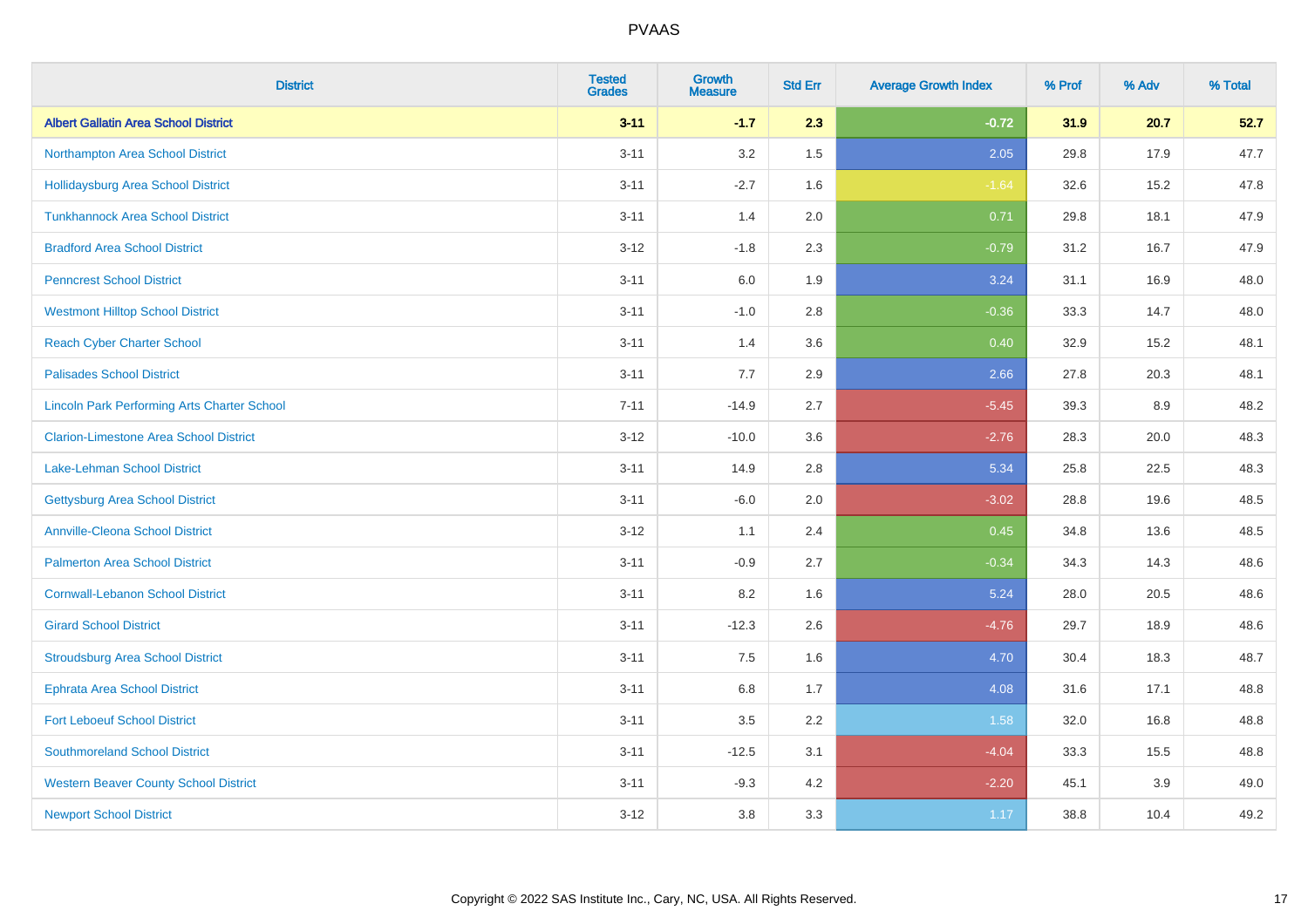| <b>District</b>                             | <b>Tested</b><br><b>Grades</b> | <b>Growth</b><br><b>Measure</b> | <b>Std Err</b> | <b>Average Growth Index</b> | % Prof | % Adv | % Total |
|---------------------------------------------|--------------------------------|---------------------------------|----------------|-----------------------------|--------|-------|---------|
| <b>Albert Gallatin Area School District</b> | $3 - 11$                       | $-1.7$                          | 2.3            | $-0.72$                     | 31.9   | 20.7  | 52.7    |
| <b>Iroquois School District</b>             | $3 - 11$                       | 13.6                            | 2.8            | 4.83                        | 33.3   | 16.0  | 49.4    |
| <b>Middletown Area School District</b>      | $3 - 11$                       | $-3.4$                          | 2.4            | $-1.44$                     | 34.3   | 15.2  | 49.4    |
| <b>Waynesboro Area School District</b>      | $3 - 12$                       | 3.0                             | 1.8            | 1.67                        | 26.0   | 23.5  | 49.5    |
| <b>General Mclane School District</b>       | $3 - 11$                       | $-10.7$                         | 2.4            | $-4.40$                     | 34.0   | 15.6  | 49.6    |
| <b>Valley View School District</b>          | $3 - 11$                       | 9.3                             | 2.2            | 4.18                        | 26.6   | 23.1  | 49.7    |
| <b>Avonworth School District</b>            | $3 - 10$                       | $-6.2$                          | 2.3            | $-2.68$                     | 35.9   | 14.1  | 50.0    |
| <b>Schuylkill Valley School District</b>    | $3 - 11$                       | $-1.0$                          | 2.2            | $-0.47$                     | 29.8   | 20.2  | 50.0    |
| <b>Fairfield Area School District</b>       | $3 - 11$                       | $-0.5$                          | 3.6            | $-0.13$                     | 43.9   | 6.1   | 50.0    |
| <b>Wilson Area School District</b>          | $3 - 11$                       | $-0.3$                          | 2.4            | $-0.12$                     | 35.4   | 14.6  | 50.0    |
| South Williamsport Area School District     | $3 - 10$                       | 0.9                             | 3.1            | 0.31                        | 38.4   | 11.6  | 50.0    |
| <b>Upper Adams School District</b>          | $3 - 11$                       | 0.9                             | 2.5            | 0.37                        | 33.0   | 17.0  | 50.0    |
| <b>Bellefonte Area School District</b>      | $3 - 11$                       | 6.7                             | 2.0            | 3.34                        | 28.8   | 21.5  | 50.2    |
| <b>Mifflin County School District</b>       | $3 - 11$                       | 12.3                            | 1.6            | 7.69                        | 35.1   | 15.1  | 50.3    |
| 21st Century Cyber Charter School           | $6 - 12$                       | 6.6                             | 2.1            | 3.16                        | 29.0   | 21.8  | 50.8    |
| <b>Warrior Run School District</b>          | $3 - 11$                       | 10.5                            | 2.7            | 3.86                        | 34.1   | 16.8  | 50.9    |
| <b>Halifax Area School District</b>         | $3 - 11$                       | 5.8                             | 3.5            | 1.64                        | 32.1   | 18.9  | 50.9    |
| Daniel Boone Area School District           | $3 - 12$                       | 0.9                             | 1.9            | 0.46                        | 28.9   | 22.0  | 51.0    |
| Pennsylvania Virtual Charter School         | $3 - 11$                       | 4.4                             | 3.4            | 1.31                        | 29.8   | 21.2  | 51.0    |
| <b>Riverview School District</b>            | $3 - 11$                       | $-13.0$                         | 4.0            | $-3.29$                     | 43.1   | 7.8   | 51.0    |
| Kane Area School District                   | $3 - 10$                       | 8.8                             | 2.9            | 3.07                        | 31.4   | 19.8  | 51.2    |
| <b>Mechanicsburg Area School District</b>   | $3 - 11$                       | $-5.7$                          | 1.6            | $-3.48$                     | 35.1   | 16.0  | 51.2    |
| <b>Windber Area School District</b>         | $3 - 11$                       | $-11.9$                         | 3.0            | $-3.94$                     | 41.0   | 10.3  | 51.3    |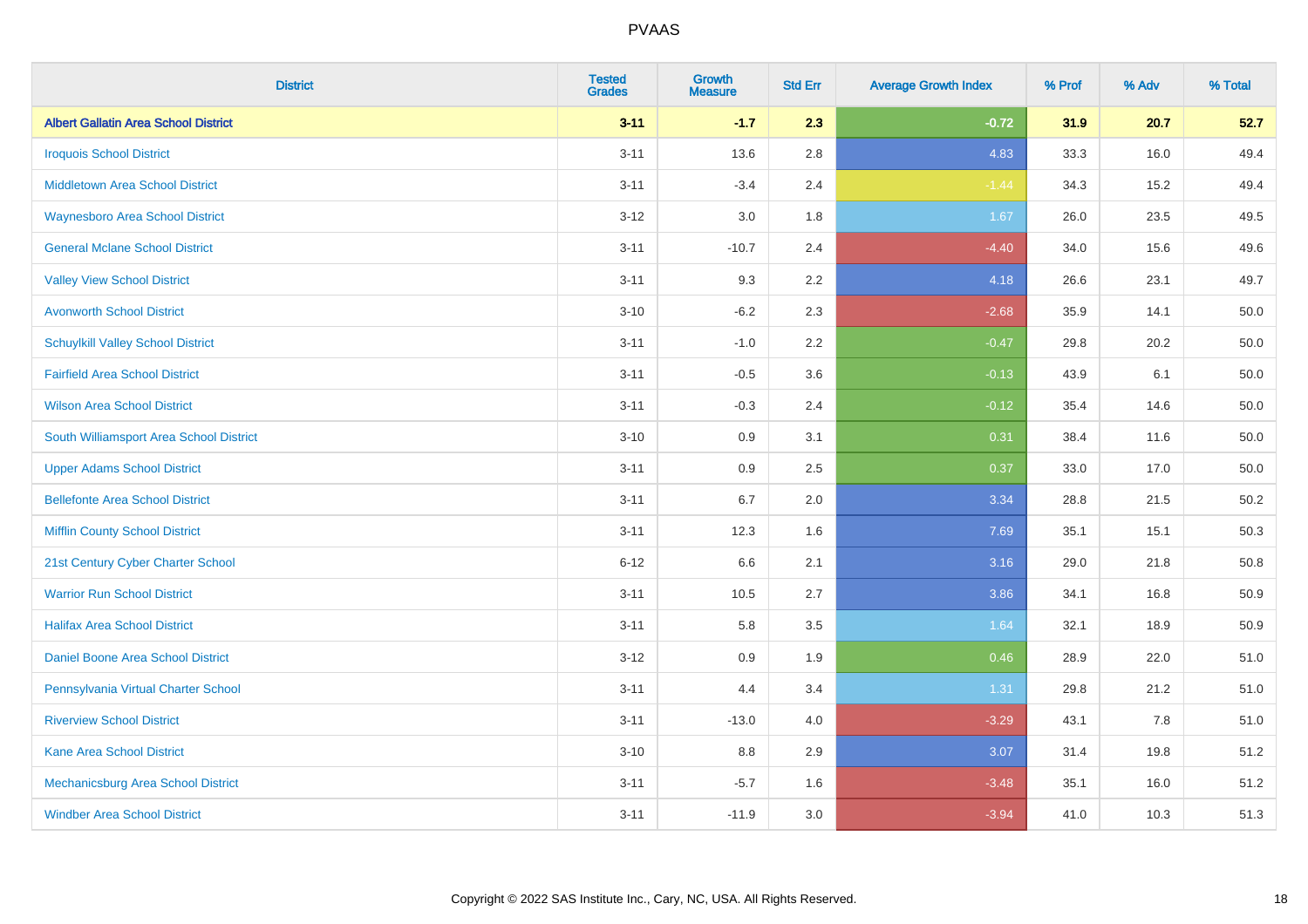| <b>District</b>                                 | <b>Tested</b><br><b>Grades</b> | <b>Growth</b><br><b>Measure</b> | <b>Std Err</b> | <b>Average Growth Index</b> | % Prof | % Adv | % Total |
|-------------------------------------------------|--------------------------------|---------------------------------|----------------|-----------------------------|--------|-------|---------|
| <b>Albert Gallatin Area School District</b>     | $3 - 11$                       | $-1.7$                          | 2.3            | $-0.72$                     | 31.9   | 20.7  | 52.7    |
| <b>Sullivan County School District</b>          | $3 - 10$                       | 2.5                             | 4.3            | 0.58                        | 43.6   | 7.7   | 51.3    |
| <b>Sayre Area School District</b>               | $3 - 11$                       | 5.8                             | 3.2            | 1.81                        | 30.3   | 21.0  | 51.3    |
| <b>Upper Moreland Township School District</b>  | $3 - 11$                       | 1.1                             | 2.0            | 0.56                        | 24.8   | 26.6  | 51.3    |
| <b>Wyalusing Area School District</b>           | $3-12$                         | 5.7                             | 3.2            | 1.78                        | 38.6   | 12.9  | 51.4    |
| <b>Bedford Area School District</b>             | $3 - 11$                       | 6.4                             | 2.4            | 2.68                        | 31.0   | 20.6  | 51.6    |
| <b>Dover Area School District</b>               | $3 - 12$                       | 7.1                             | 1.9            | 3.78                        | 33.0   | 18.7  | 51.7    |
| <b>Tamaqua Area School District</b>             | $3 - 12$                       | 6.5                             | 2.4            | 2.72                        | 34.3   | 17.5  | 51.8    |
| <b>Glendale School District</b>                 | $3 - 10$                       | 7.9                             | 3.5            | 2.25                        | 42.6   | 9.3   | 51.8    |
| South Side Area School District                 | $3 - 11$                       | $-0.6$                          | 3.1            | $-0.19$                     | 24.0   | 28.0  | 52.0    |
| Pen Argyl Area School District                  | $3-12$                         | 12.8                            | 2.5            | 5.10                        | 28.5   | 23.8  | 52.3    |
| <b>Allegheny-Clarion Valley School District</b> | $3 - 10$                       | 12.3                            | 4.1            | 3.03                        | 33.3   | 19.0  | 52.4    |
| Pocono Mountain School District                 | $3-12$                         | $-4.3$                          | 1.8            | $-2.43$                     | 35.5   | 17.1  | 52.6    |
| <b>Albert Gallatin Area School District</b>     | $3 - 11$                       | $-1.7$                          | 2.3            | $-0.72$                     | 31.9   | 20.7  | 52.7    |
| <b>Slippery Rock Area School District</b>       | $3 - 11$                       | $-3.8$                          | 2.5            | $-1.56$                     | 30.8   | 21.9  | 52.7    |
| <b>Jersey Shore Area School District</b>        | $3 - 11$                       | 0.7                             | 2.5            | 0.27                        | 39.3   | 13.6  | 52.9    |
| Penns Valley Area School District               | $3-12$                         | 14.1                            | 2.6            | 5.33                        | 29.6   | 23.3  | 52.9    |
| <b>Spring Grove Area School District</b>        | $3 - 11$                       | 3.9                             | 2.0            | 1.90                        | 30.0   | 23.0  | 53.0    |
| <b>Greencastle-Antrim School District</b>       | $3 - 11$                       | $-0.3$                          | 2.0            | $-0.14$                     | 30.9   | 22.2  | 53.1    |
| <b>Kutztown Area School District</b>            | $3 - 12$                       | 9.3                             | 2.8            | 3.34                        | 38.5   | 14.6  | 53.2    |
| <b>Boyertown Area School District</b>           | $3 - 11$                       | $-2.9$                          | 1.4            | $-2.06$                     | 30.8   | 22.6  | 53.4    |
| <b>South Eastern School District</b>            | $3 - 11$                       | $-1.0$                          | 1.8            | $-0.55$                     | 36.4   | 17.1  | 53.5    |
| <b>Greater Latrobe School District</b>          | $3 - 11$                       | $-14.1$                         | 2.0            | $-7.14$                     | 41.0   | 12.6  | 53.6    |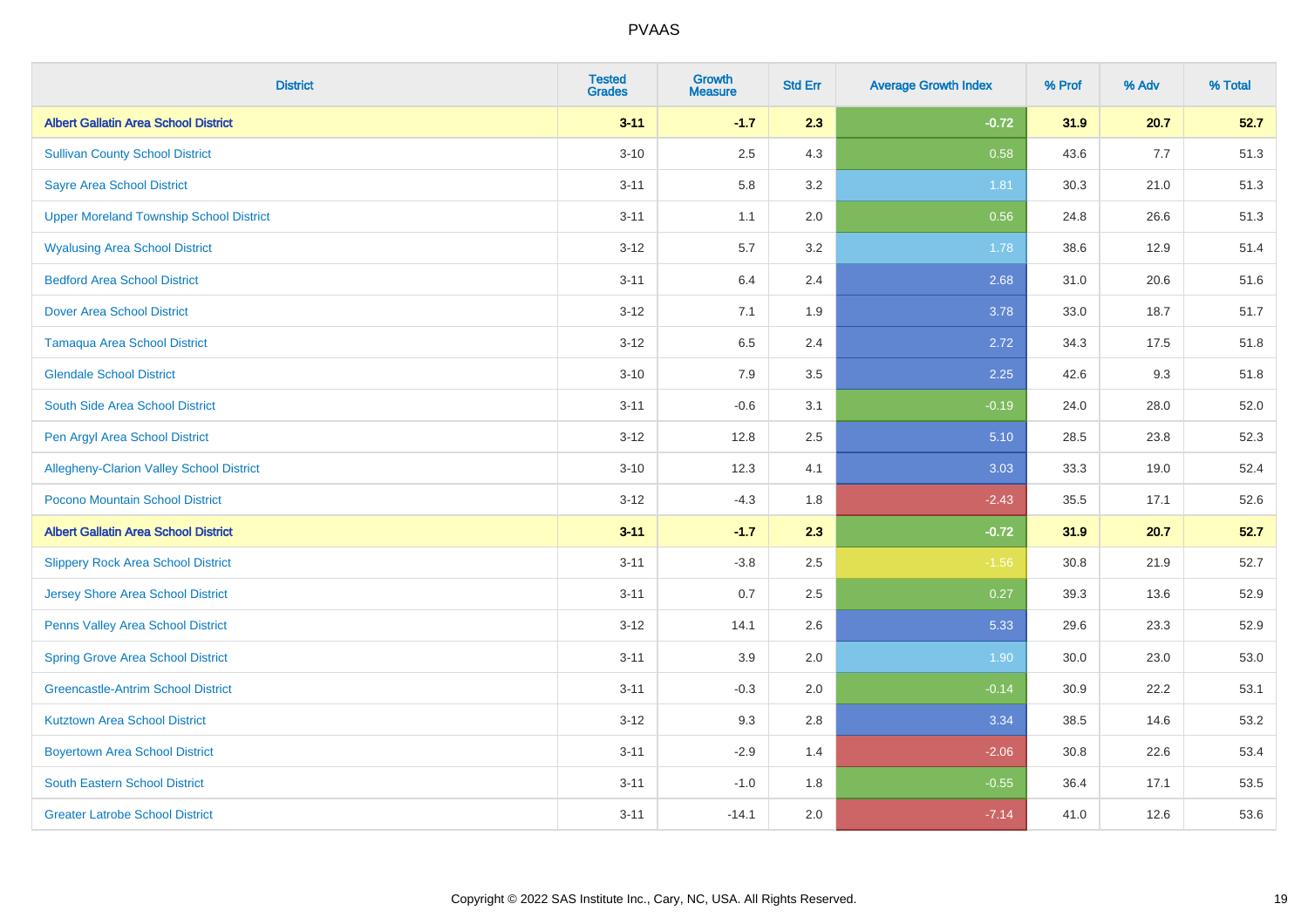| <b>District</b>                             | <b>Tested</b><br><b>Grades</b> | <b>Growth</b><br><b>Measure</b> | <b>Std Err</b> | <b>Average Growth Index</b> | % Prof | % Adv | % Total |
|---------------------------------------------|--------------------------------|---------------------------------|----------------|-----------------------------|--------|-------|---------|
| <b>Albert Gallatin Area School District</b> | $3 - 11$                       | $-1.7$                          | 2.3            | $-0.72$                     | 31.9   | 20.7  | 52.7    |
| <b>Midd-West School District</b>            | $3 - 11$                       | 3.6                             | 2.6            | 1.42                        | 28.6   | 25.0  | 53.6    |
| <b>Beaver Area School District</b>          | $3 - 10$                       | $-3.0$                          | 2.5            | $-1.16$                     | 25.8   | 27.8  | 53.6    |
| Saint Marys Area School District            | $3 - 11$                       | 6.0                             | 2.2            | 2.69                        | 35.4   | 18.3  | 53.7    |
| <b>Wyomissing Area School District</b>      | $3-12$                         | $-2.4$                          | 2.6            | $-0.92$                     | 25.6   | 28.1  | 53.7    |
| Northeastern York School District           | $3 - 11$                       | 3.8                             | 1.8            | 2.11                        | 32.7   | 21.0  | 53.7    |
| East Pennsboro Area School District         | $3 - 11$                       | 4.8                             | 2.1            | 2.26                        | 36.8   | 16.9  | 53.7    |
| <b>Nazareth Area School District</b>        | $3 - 11$                       | $-2.5$                          | 1.7            | $-1.53$                     | 29.2   | 24.6  | 53.8    |
| <b>Quakertown Community School District</b> | $3-12$                         | $-4.3$                          | 1.5            | $-2.79$                     | 33.8   | 20.1  | 53.8    |
| <b>Lakeview School District</b>             | $3 - 11$                       | $-1.9$                          | 3.5            | $-0.53$                     | 41.5   | 12.3  | 53.8    |
| <b>Red Lion Area School District</b>        | $3 - 11$                       | 4.5                             | 1.9            | 2.31                        | 32.3   | 21.5  | 53.8    |
| <b>Chichester School District</b>           | $3 - 11$                       | $-1.8$                          | 4.2            | $-0.44$                     | 40.0   | 14.0  | 54.0    |
| <b>Whitehall-Coplay School District</b>     | $3 - 11$                       | 11.8                            | 1.7            | 7.06                        | 32.3   | 21.7  | 54.0    |
| <b>Gateway School District</b>              | $3 - 11$                       | 3.1                             | 2.0            | 1.55                        | 35.7   | 18.5  | 54.2    |
| <b>Dubois Area School District</b>          | $3 - 11$                       | $-2.8$                          | 2.0            | $-1.37$                     | 35.5   | 19.0  | 54.6    |
| <b>Dallas School District</b>               | $3 - 11$                       | 8.1                             | 2.1            | 3.87                        | 32.4   | 22.4  | 54.8    |
| <b>Crestwood School District</b>            | $3 - 11$                       | $-3.4$                          | 2.2            | $-1.52$                     | 33.1   | 21.7  | 54.9    |
| <b>Brockway Area School District</b>        | $3 - 11$                       | $-0.4$                          | 3.5            | $-0.11$                     | 41.2   | 13.8  | 55.0    |
| <b>United School District</b>               | $3 - 11$                       | 6.3                             | 3.3            | 1.89                        | 38.8   | 16.3  | 55.0    |
| <b>Neshaminy School District</b>            | $3 - 11$                       | 8.6                             | 1.3            | 6.56                        | 31.3   | 23.9  | 55.2    |
| Shenango Area School District               | $3 - 11$                       | 1.7                             | 3.2            | 0.52                        | 41.4   | 13.8  | 55.3    |
| <b>Blackhawk School District</b>            | $3 - 11$                       | 2.0                             | 2.3            | 0.87                        | 34.6   | 20.7  | 55.3    |
| <b>Bermudian Springs School District</b>    | $3 - 11$                       | 2.5                             | 2.4            | 1.05                        | 31.8   | 23.5  | 55.3    |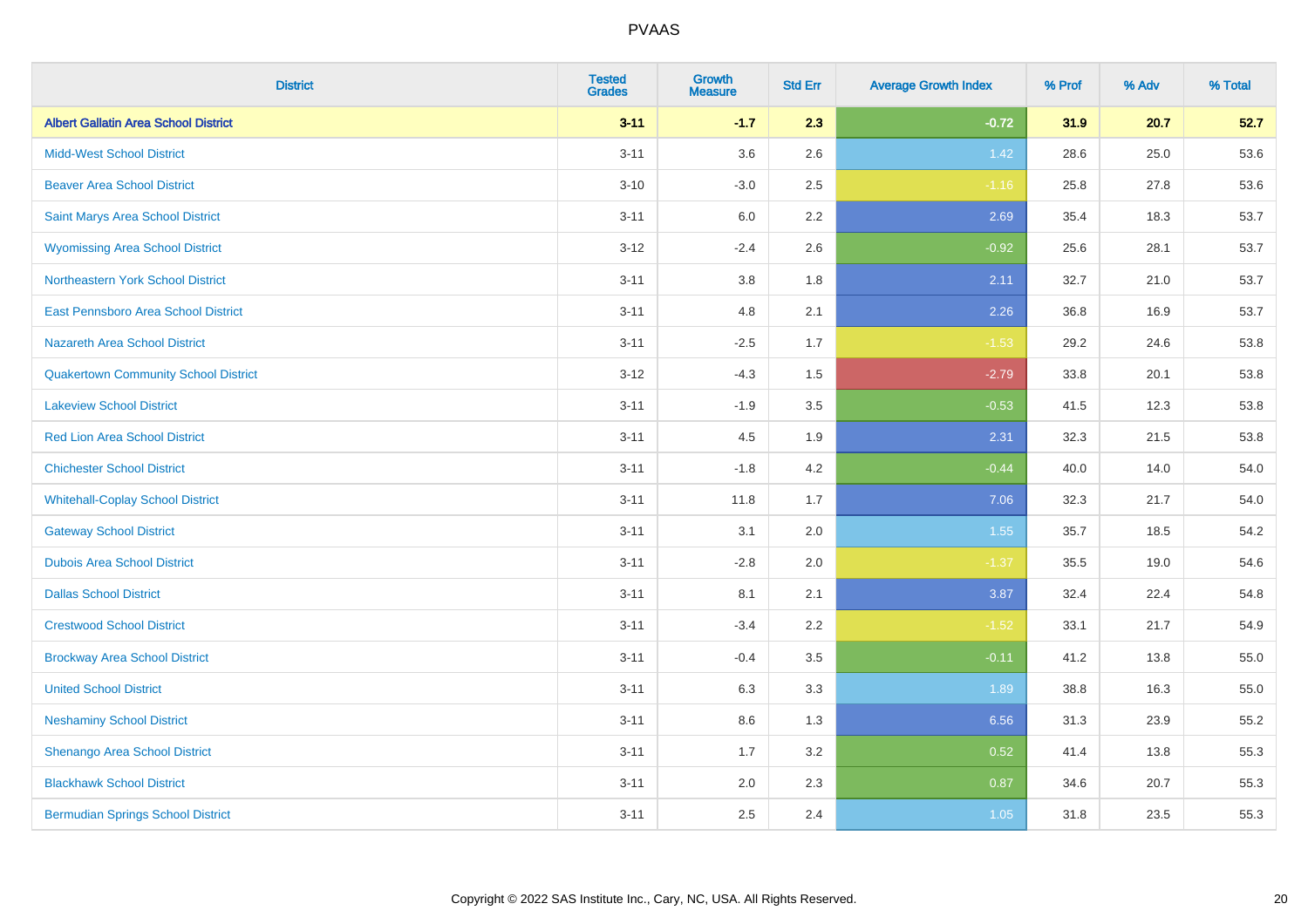| <b>District</b>                                | <b>Tested</b><br><b>Grades</b> | <b>Growth</b><br><b>Measure</b> | <b>Std Err</b> | <b>Average Growth Index</b> | % Prof | % Adv | % Total |
|------------------------------------------------|--------------------------------|---------------------------------|----------------|-----------------------------|--------|-------|---------|
| <b>Albert Gallatin Area School District</b>    | $3 - 11$                       | $-1.7$                          | 2.3            | $-0.72$                     | 31.9   | 20.7  | 52.7    |
| <b>Montour School District</b>                 | $3 - 11$                       | $-6.1$                          | 2.1            | $-2.95$                     | 31.8   | 23.6  | 55.3    |
| <b>Lehighton Area School District</b>          | $3 - 11$                       | 11.4                            | 2.4            | 4.84                        | 30.5   | 24.9  | 55.3    |
| <b>Central York School District</b>            | $3 - 12$                       | 12.9                            | 1.5            | 8.64                        | 31.4   | 24.1  | 55.5    |
| <b>Galeton Area School District</b>            | $3 - 11$                       | 5.4                             | 5.4            | 1.01                        | 33.3   | 22.2  | 55.6    |
| <b>Homer-Center School District</b>            | $3 - 11$                       | 8.8                             | 3.5            | 2.53                        | 38.0   | 17.7  | 55.8    |
| <b>South Western School District</b>           | $3 - 12$                       | 2.5                             | 1.7            | 1.48                        | 36.2   | 19.7  | 55.9    |
| <b>Wilson School District</b>                  | $3 - 12$                       | 0.5                             | 1.5            | 0.32                        | 30.4   | 25.5  | 55.9    |
| Wilmington Area School District                | $3 - 11$                       | 11.1                            | 3.3            | 3.37                        | 29.8   | 26.2  | 56.0    |
| <b>York Suburban School District</b>           | $3 - 11$                       | 7.4                             | 2.1            | 3.55                        | 24.9   | 31.2  | 56.1    |
| <b>Brandywine Heights Area School District</b> | $3 - 11$                       | 5.8                             | 2.6            | 2.27                        | 27.7   | 28.6  | 56.2    |
| <b>Central Valley School District</b>          | $3 - 10$                       | 4.7                             | 2.6            | 1.83                        | 37.8   | 18.5  | 56.3    |
| <b>Muncy School District</b>                   | $3 - 11$                       | 6.9                             | 3.3            | 2.12                        | 37.6   | 18.8  | 56.4    |
| <b>North East School District</b>              | $3 - 11$                       | $-5.3$                          | 2.7            | $-1.97$                     | 31.7   | 24.8  | 56.4    |
| <b>Wissahickon School District</b>             | $3 - 10$                       | $-5.3$                          | 1.7            | $-3.14$                     | 27.5   | 29.0  | 56.6    |
| <b>Blue Mountain School District</b>           | $3 - 10$                       | 12.2                            | 2.1            | 5.81                        | 30.7   | 26.1  | 56.8    |
| <b>Springfield School District</b>             | $3 - 11$                       | 1.2                             | 1.7            | 0.69                        | 31.8   | 25.2  | 56.9    |
| <b>South Butler County School District</b>     | $3 - 10$                       | 6.3                             | 2.2            | 2.80                        | 37.8   | 19.2  | 57.0    |
| Montoursville Area School District             | $3 - 12$                       | $-8.4$                          | 2.6            | $-3.17$                     | 38.8   | 18.2  | 57.0    |
| <b>Belle Vernon Area School District</b>       | $3 - 11$                       | 11.1                            | 2.3            | 4.88                        | 31.6   | 25.4  | 57.1    |
| <b>Bloomsburg Area School District</b>         | $3 - 10$                       | 4.3                             | 3.4            | 1.26                        | 36.5   | 20.6  | 57.1    |
| <b>Spring Cove School District</b>             | $3 - 11$                       | 9.1                             | 2.4            | 3.77                        | 31.8   | 25.4  | 57.1    |
| <b>Donegal School District</b>                 | $3 - 12$                       | 5.9                             | 2.2            | 2.72                        | 34.1   | 23.1  | 57.2    |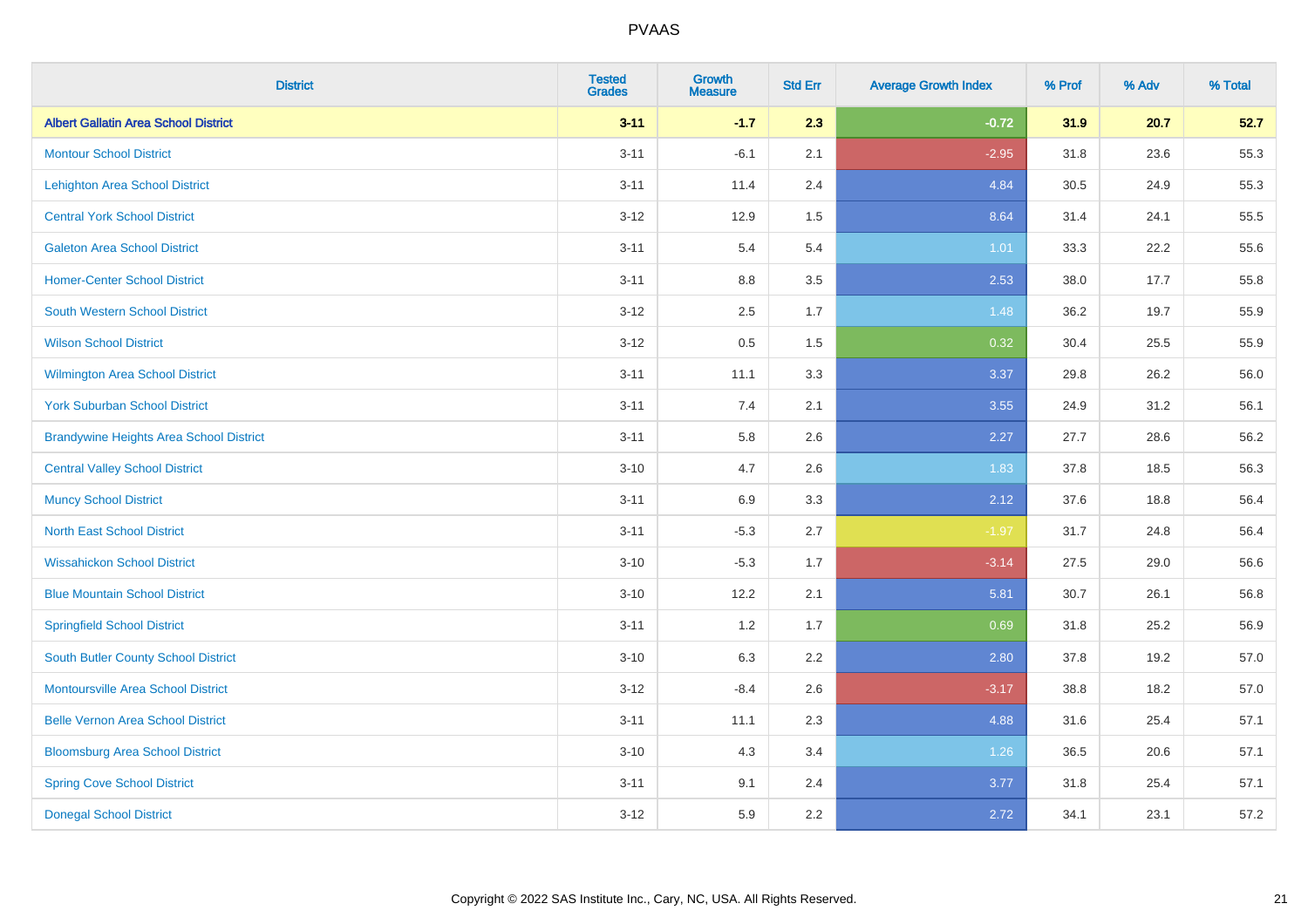| <b>District</b>                                 | <b>Tested</b><br><b>Grades</b> | <b>Growth</b><br><b>Measure</b> | <b>Std Err</b> | <b>Average Growth Index</b> | % Prof | % Adv | % Total |
|-------------------------------------------------|--------------------------------|---------------------------------|----------------|-----------------------------|--------|-------|---------|
| <b>Albert Gallatin Area School District</b>     | $3 - 11$                       | $-1.7$                          | 2.3            | $-0.72$                     | 31.9   | 20.7  | 52.7    |
| <b>Armstrong School District</b>                | $3 - 11$                       | 9.8                             | 1.6            | 6.22                        | 32.8   | 24.6  | 57.4    |
| <b>Lower Dauphin School District</b>            | $3 - 11$                       | 5.3                             | 1.8            | 3.03                        | 30.6   | 26.8  | 57.5    |
| Capital Area School for the Arts Charter School | $9 - 11$                       | 14.2                            | 4.5            | 3.13                        | 27.5   | 30.0  | 57.5    |
| <b>Fleetwood Area School District</b>           | $3 - 10$                       | 10.4                            | 2.0            | 5.19                        | 31.7   | 25.8  | 57.5    |
| <b>Ridgway Area School District</b>             | $3 - 11$                       | $-6.1$                          | 4.0            | $-1.53$                     | 42.2   | 15.6  | 57.8    |
| <b>California Area School District</b>          | $3 - 10$                       | $-13.7$                         | 4.5            | $-3.06$                     | 41.7   | 16.7  | 58.3    |
| <b>Avon Grove Charter School</b>                | $3 - 11$                       | 9.8                             | 3.1            | 3.18                        | 32.4   | 26.0  | 58.4    |
| <b>Abington School District</b>                 | $3 - 10$                       | 0.9                             | 1.6            | 0.57                        | 29.7   | 28.7  | 58.4    |
| <b>Conestoga Valley School District</b>         | $3 - 11$                       | 2.4                             | 1.7            | 1.43                        | 35.0   | 23.5  | 58.5    |
| <b>Twin Valley School District</b>              | $3 - 12$                       | $-3.2$                          | 1.9            | $-1.68$                     | 38.8   | 19.8  | 58.6    |
| <b>Conemaugh Township Area School District</b>  | $3 - 12$                       | 4.8                             | 3.5            | 1.39                        | 30.9   | 27.8  | 58.8    |
| <b>Riverside Beaver County School District</b>  | $3 - 11$                       | $-5.5$                          | 2.7            | $-2.03$                     | 35.8   | 23.2  | 59.0    |
| <b>East Penn School District</b>                | $3 - 11$                       | 8.9                             | 1.2            | 7.61                        | 32.8   | 26.4  | 59.2    |
| <b>Canon-Mcmillan School District</b>           | $3 - 11$                       | $-5.0$                          | 1.5            | $-3.25$                     | 30.8   | 28.5  | 59.3    |
| Northwestern Lehigh School District             | $3 - 11$                       | $-2.4$                          | 2.1            | $-1.14$                     | 41.7   | 17.9  | 59.5    |
| <b>West Chester Area School District</b>        | $3 - 11$                       | $-2.1$                          | 1.2            | $-1.83$                     | 36.4   | 23.2  | 59.6    |
| <b>Pennridge School District</b>                | $3 - 10$                       | 7.4                             | 1.5            | 5.10                        | 32.0   | 27.6  | 59.6    |
| <b>Phoenixville Area School District</b>        | $3 - 11$                       | 7.3                             | 1.8            | 3.96                        | 32.3   | 27.6  | 59.8    |
| <b>Moon Area School District</b>                | $3 - 11$                       | 1.5                             | 1.8            | 0.86                        | 34.5   | 25.5  | 60.0    |
| <b>Bellwood-Antis School District</b>           | $3 - 10$                       | 3.5                             | 2.8            | 1.24                        | 40.9   | 19.4  | 60.2    |
| <b>Indiana Area School District</b>             | $3 - 11$                       | 12.0                            | 2.0            | 5.98                        | 30.0   | 30.4  | 60.3    |
| <b>Perkiomen Valley School District</b>         | $3 - 11$                       | 2.7                             | 1.5            | 1.83                        | 35.0   | 25.3  | 60.3    |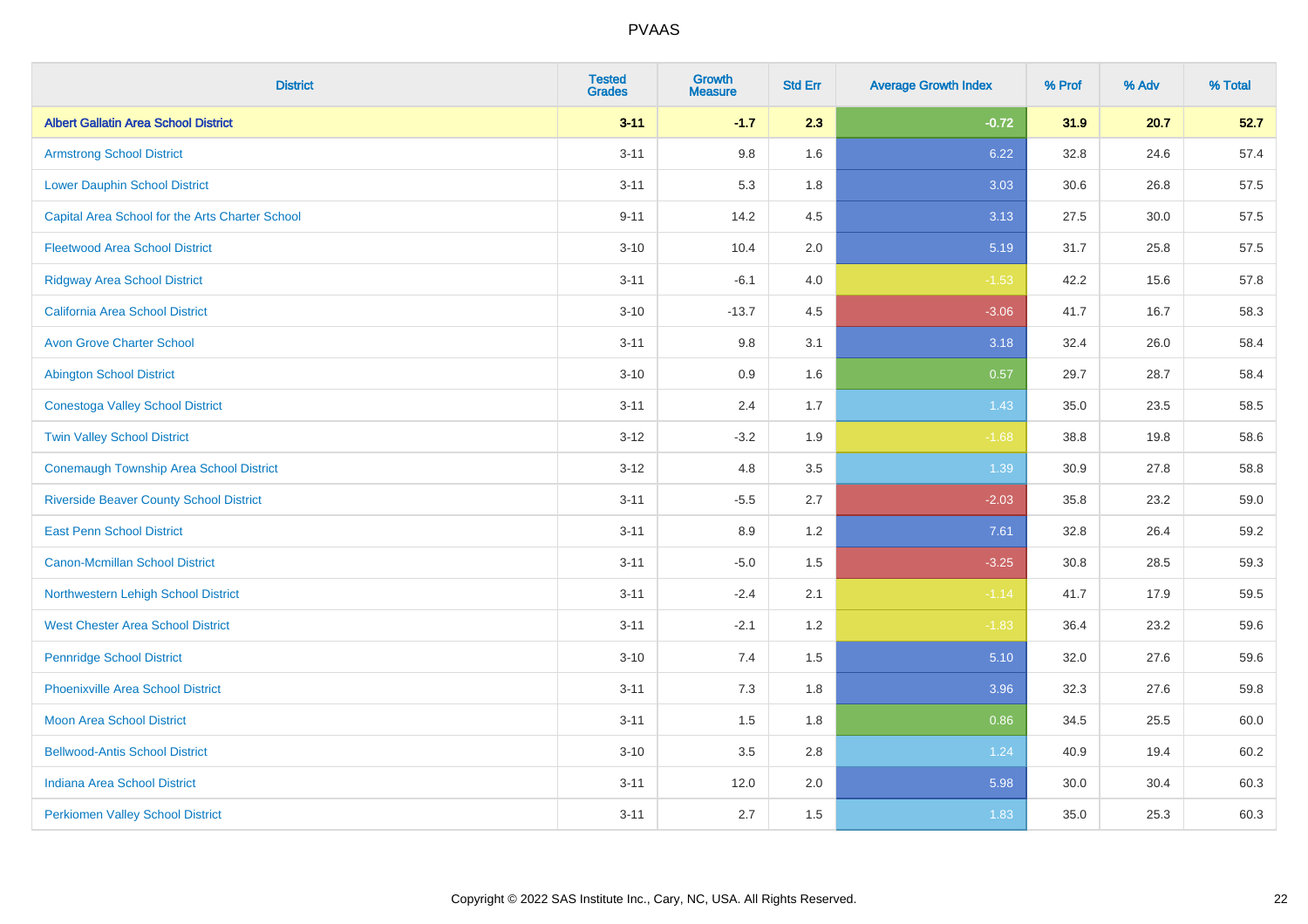| <b>District</b>                             | <b>Tested</b><br><b>Grades</b> | <b>Growth</b><br><b>Measure</b> | <b>Std Err</b> | <b>Average Growth Index</b> | % Prof | % Adv | % Total |
|---------------------------------------------|--------------------------------|---------------------------------|----------------|-----------------------------|--------|-------|---------|
| <b>Albert Gallatin Area School District</b> | $3 - 11$                       | $-1.7$                          | 2.3            | $-0.72$                     | 31.9   | 20.7  | 52.7    |
| <b>Plum Borough School District</b>         | $3 - 11$                       | $-9.4$                          | 2.4            | $-3.98$                     | 32.9   | 27.4  | 60.4    |
| <b>Cocalico School District</b>             | $3 - 11$                       | 12.3                            | 1.9            | 6.48                        | 28.2   | 32.3  | 60.5    |
| <b>Conewago Valley School District</b>      | $3 - 12$                       | 7.6                             | 1.7            | 4.46                        | 41.3   | 19.4  | 60.6    |
| <b>Brookville Area School District</b>      | $3 - 11$                       | 6.8                             | 3.1            | 2.19                        | 46.1   | 14.6  | 60.7    |
| Pennsylvania Leadership Charter School      | $3 - 11$                       | 8.0                             | 1.9            | 4.22                        | 33.1   | 27.8  | 60.9    |
| <b>Richland School District</b>             | $3 - 11$                       | $-6.9$                          | 2.6            | $-2.63$                     | 40.1   | 20.9  | 61.0    |
| <b>Hermitage School District</b>            | $3 - 12$                       | 14.0                            | 2.5            | 5.59                        | 34.0   | 27.0  | 61.0    |
| <b>Owen J Roberts School District</b>       | $3 - 11$                       | $-3.5$                          | 1.5            | $-2.27$                     | 36.8   | 24.4  | 61.2    |
| <b>Garnet Valley School District</b>        | $3 - 10$                       | $0.2\,$                         | 1.7            | 0.13                        | 34.9   | 26.4  | 61.3    |
| <b>Oley Valley School District</b>          | $3 - 11$                       | 1.4                             | 2.4            | 0.56                        | 37.4   | 23.9  | 61.4    |
| <b>Jenkintown School District</b>           | $3 - 11$                       | $-7.9$                          | 4.1            | $-1.92$                     | 34.1   | 27.3  | 61.4    |
| <b>Evergreen Community Charter School</b>   | $6 - 11$                       | $-1.1$                          | 4.7            | $-0.23$                     | 34.6   | 26.9  | 61.5    |
| <b>Manheim Township School District</b>     | $3 - 12$                       | 10.9                            | 1.5            | 7.51                        | 30.9   | 31.0  | 61.9    |
| <b>Parkland School District</b>             | $3 - 11$                       | $-3.7$                          | 1.2            | $-3.17$                     | 31.4   | 30.6  | 62.0    |
| West Jefferson Hills School District        | $3 - 11$                       | 1.9                             | 1.9            | 0.99                        | 34.8   | 27.3  | 62.1    |
| Downingtown Area School District            | $3 - 11$                       | 4.4                             | 1.1            | 4.06                        | 30.1   | 32.0  | 62.2    |
| <b>Coudersport Area School District</b>     | $3 - 11$                       | 14.8                            | 3.4            | 4.33                        | 34.7   | 28.0  | 62.7    |
| <b>Central Columbia School District</b>     | $3 - 12$                       | 0.3                             | 2.3            | 0.12                        | 25.4   | 37.6  | 63.0    |
| <b>Haverford Township School District</b>   | $3 - 11$                       | 1.4                             | 1.4            | 1.05                        | 36.7   | 26.3  | 63.0    |
| <b>Manheim Central School District</b>      | $3 - 11$                       | 12.8                            | 2.0            | 6.52                        | 27.8   | 35.4  | 63.2    |
| <b>Tuscarora School District</b>            | $3 - 11$                       | 13.4                            | 2.2            | 6.20                        | 37.1   | 26.3  | 63.4    |
| <b>North Clarion County School District</b> | $3 - 12$                       | 3.4                             | 4.1            | 0.83                        | 45.0   | 18.8  | 63.8    |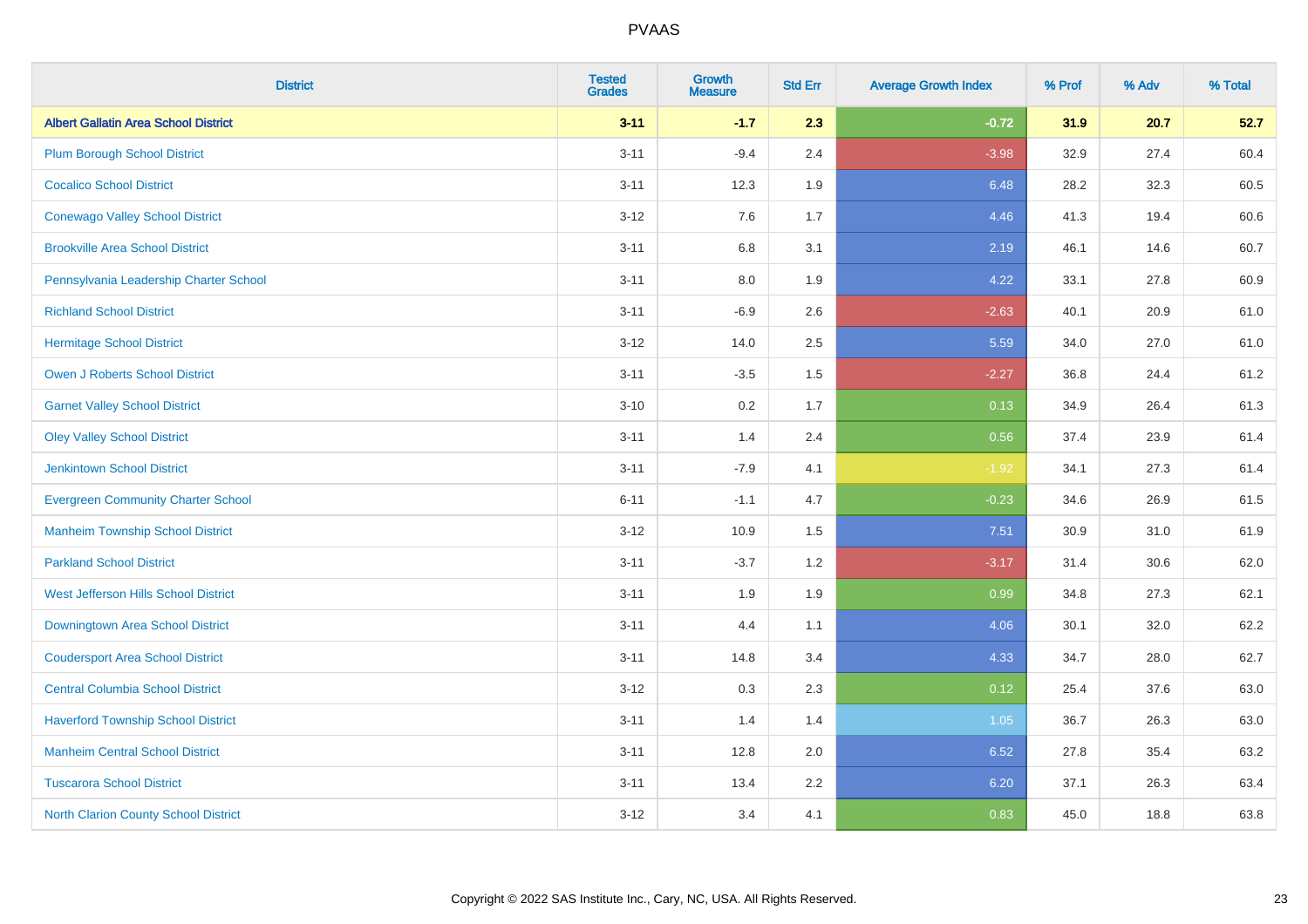| <b>District</b>                             | <b>Tested</b><br><b>Grades</b> | <b>Growth</b><br><b>Measure</b> | <b>Std Err</b> | <b>Average Growth Index</b> | % Prof | % Adv | % Total |
|---------------------------------------------|--------------------------------|---------------------------------|----------------|-----------------------------|--------|-------|---------|
| <b>Albert Gallatin Area School District</b> | $3 - 11$                       | $-1.7$                          | 2.3            | $-0.72$                     | 31.9   | 20.7  | 52.7    |
| <b>Greenwood School District</b>            | $3 - 11$                       | 11.3                            | 3.6            | 3.14                        | 31.2   | 32.8  | 63.9    |
| <b>Elizabethtown Area School District</b>   | $3 - 12$                       | 7.1                             | 1.7            | 4.19                        | 36.4   | 27.6  | 64.0    |
| <b>Warwick School District</b>              | $3 - 11$                       | 21.7                            | 1.8            | 11.76                       | 27.7   | 36.3  | 64.0    |
| <b>Sharpsville Area School District</b>     | $3 - 11$                       | 3.8                             | 3.7            | 1.04                        | 41.1   | 23.2  | 64.3    |
| <b>Benton Area School District</b>          | $3 - 10$                       | 8.1                             | 4.0            | 2.01                        | 35.7   | 28.6  | 64.3    |
| <b>Upper Dauphin Area School District</b>   | $3 - 11$                       | 16.5                            | 5.1            | 3.26                        | 37.5   | 26.8  | 64.3    |
| <b>West Allegheny School District</b>       | $3 - 12$                       | 8.6                             | 2.0            | 4.34                        | 37.3   | 27.2  | 64.5    |
| <b>Millcreek Township School District</b>   | $3 - 11$                       | 9.1                             | 1.4            | 6.61                        | 34.5   | 30.1  | 64.6    |
| <b>Upper Dublin School District</b>         | $3 - 12$                       | 2.1                             | 1.8            | 1.19                        | 34.7   | 30.0  | 64.7    |
| <b>North Pocono School District</b>         | $3 - 11$                       | 13.1                            | 3.7            | 3.54                        | 31.4   | 33.3  | 64.7    |
| <b>Rose Tree Media School District</b>      | $3 - 10$                       | $-2.8$                          | 2.1            | $-1.33$                     | 35.2   | 29.6  | 64.8    |
| <b>Franklin Regional School District</b>    | $3 - 11$                       | 11.3                            | 1.8            | 6.13                        | 30.0   | 35.0  | 65.0    |
| <b>Norwin School District</b>               | $3 - 11$                       | $-1.1$                          | 1.6            | $-0.70$                     | 37.7   | 27.6  | 65.2    |
| <b>Pennsbury School District</b>            | $3 - 11$                       | 5.6                             | 1.3            | 4.38                        | 37.7   | 27.7  | 65.4    |
| <b>Abington Heights School District</b>     | $3 - 11$                       | 6.7                             | 1.7            | 4.00                        | 33.8   | 31.7  | 65.5    |
| <b>Saucon Valley School District</b>        | $3 - 11$                       | 18.9                            | 2.2            | 8.48                        | 26.0   | 39.6  | 65.6    |
| <b>Tyrone Area School District</b>          | $3 - 12$                       | 29.2                            | 2.3            | 12.86                       | 36.6   | 29.1  | 65.7    |
| <b>Seneca Valley School District</b>        | $3 - 11$                       | 0.8                             | 1.4            | 0.54                        | 40.6   | 25.2  | 65.8    |
| <b>Quaker Valley School District</b>        | $3 - 11$                       | 12.2                            | 2.5            | 4.90                        | 39.5   | 26.4  | 65.9    |
| <b>West Branch Area School District</b>     | $3 - 11$                       | 17.0                            | 3.3            | 5.20                        | 47.1   | 19.1  | 66.2    |
| North Penn School District                  | $3 - 11$                       | 17.6                            | 1.0            | 17.53                       | 30.8   | 35.7  | 66.4    |
| <b>Montrose Area School District</b>        | $3 - 10$                       | 12.3                            | 2.8            | 4.41                        | 37.8   | 28.9  | 66.7    |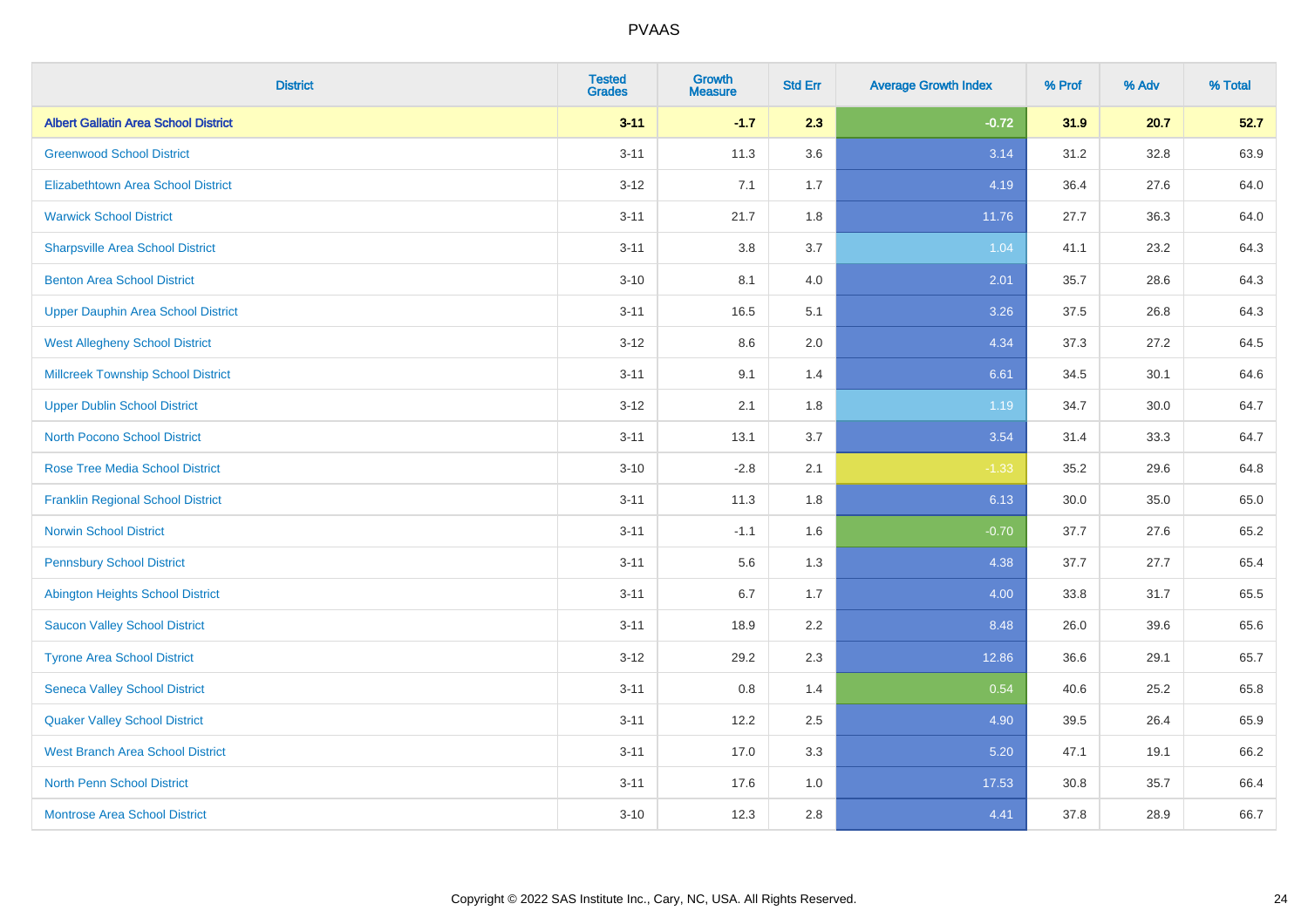| <b>District</b>                               | <b>Tested</b><br><b>Grades</b> | <b>Growth</b><br><b>Measure</b> | <b>Std Err</b> | <b>Average Growth Index</b> | % Prof | % Adv | % Total |
|-----------------------------------------------|--------------------------------|---------------------------------|----------------|-----------------------------|--------|-------|---------|
| <b>Albert Gallatin Area School District</b>   | $3 - 11$                       | $-1.7$                          | 2.3            | $-0.72$                     | 31.9   | 20.7  | 52.7    |
| <b>Pequea Valley School District</b>          | $3 - 11$                       | 18.0                            | 3.1            | 5.74                        | 29.2   | 37.5  | 66.7    |
| <b>Hempfield School District</b>              | $3 - 11$                       | 13.4                            | 1.3            | 10.53                       | 29.9   | 36.8  | 66.7    |
| <b>Southern York County School District</b>   | $3 - 11$                       | 15.5                            | 1.8            | 8.48                        | 37.6   | 29.2  | 66.8    |
| <b>Upper Merion Area School District</b>      | $3 - 11$                       | 14.0                            | 2.0            | 7.15                        | 34.4   | 32.6  | 67.0    |
| <b>Avon Grove School District</b>             | $3 - 10$                       | 7.6                             | 1.4            | 5.29                        | 33.7   | 33.2  | 67.0    |
| Southern Lehigh School District               | $3 - 11$                       | $-4.1$                          | 2.1            | $-1.94$                     | 39.3   | 28.0  | 67.2    |
| <b>Freeport Area School District</b>          | $3 - 10$                       | $-0.2$                          | 2.1            | $-0.10$                     | 37.4   | 29.8  | 67.2    |
| <b>Great Valley School District</b>           | $3 - 11$                       | 5.4                             | 2.0            | 2.77                        | 33.8   | 33.5  | 67.3    |
| <b>Council Rock School District</b>           | $3 - 11$                       | 13.5                            | 1.1            | 12.27                       | 32.0   | 35.4  | 67.4    |
| <b>Bethel Park School District</b>            | $3 - 11$                       | $-4.4$                          | 1.7            | $-2.62$                     | 40.1   | 27.3  | 67.4    |
| <b>Littlestown Area School District</b>       | $3 - 11$                       | 28.7                            | 2.4            | 11.83                       | 38.4   | 29.3  | 67.7    |
| Lampeter-Strasburg School District            | $3 - 12$                       | 11.0                            | 1.9            | 5.69                        | 35.4   | 32.3  | 67.7    |
| <b>Springfield Township School District</b>   | $3 - 11$                       | $-3.9$                          | 3.1            | $-1.27$                     | 37.2   | 30.8  | 68.1    |
| <b>Clearfield Area School District</b>        | $3 - 10$                       | $-1.3$                          | 3.7            | $-0.34$                     | 43.9   | 24.6  | 68.4    |
| <b>Delaware Valley School District</b>        | $3 - 11$                       | 15.7                            | 1.6            | 9.62                        | 36.7   | 32.1  | 68.8    |
| <b>Mars Area School District</b>              | $3 - 10$                       | 6.6                             | 1.9            | 3.45                        | 36.7   | 32.4  | 69.1    |
| <b>Berlin Brothersvalley School District</b>  | $3 - 11$                       | 19.6                            | 4.0            | 4.93                        | 28.3   | 41.3  | 69.6    |
| <b>Methacton School District</b>              | $3 - 11$                       | 11.0                            | 1.6            | 6.94                        | 36.0   | 33.6  | 69.6    |
| <b>Souderton Area School District</b>         | $3 - 11$                       | 18.5                            | 1.4            | 12.86                       | 39.2   | 31.2  | 70.4    |
| <b>Wallingford-Swarthmore School District</b> | $3 - 10$                       | 5.0                             | 2.2            | 2.25                        | 33.3   | 37.1  | 70.4    |
| South Fayette Township School District        | $3 - 11$                       | 6.0                             | 1.8            | 3.33                        | 32.2   | 38.3  | 70.5    |
| <b>Cumberland Valley School District</b>      | $3 - 12$                       | 18.6                            | 1.2            | 15.79                       | 31.3   | 39.2  | 70.5    |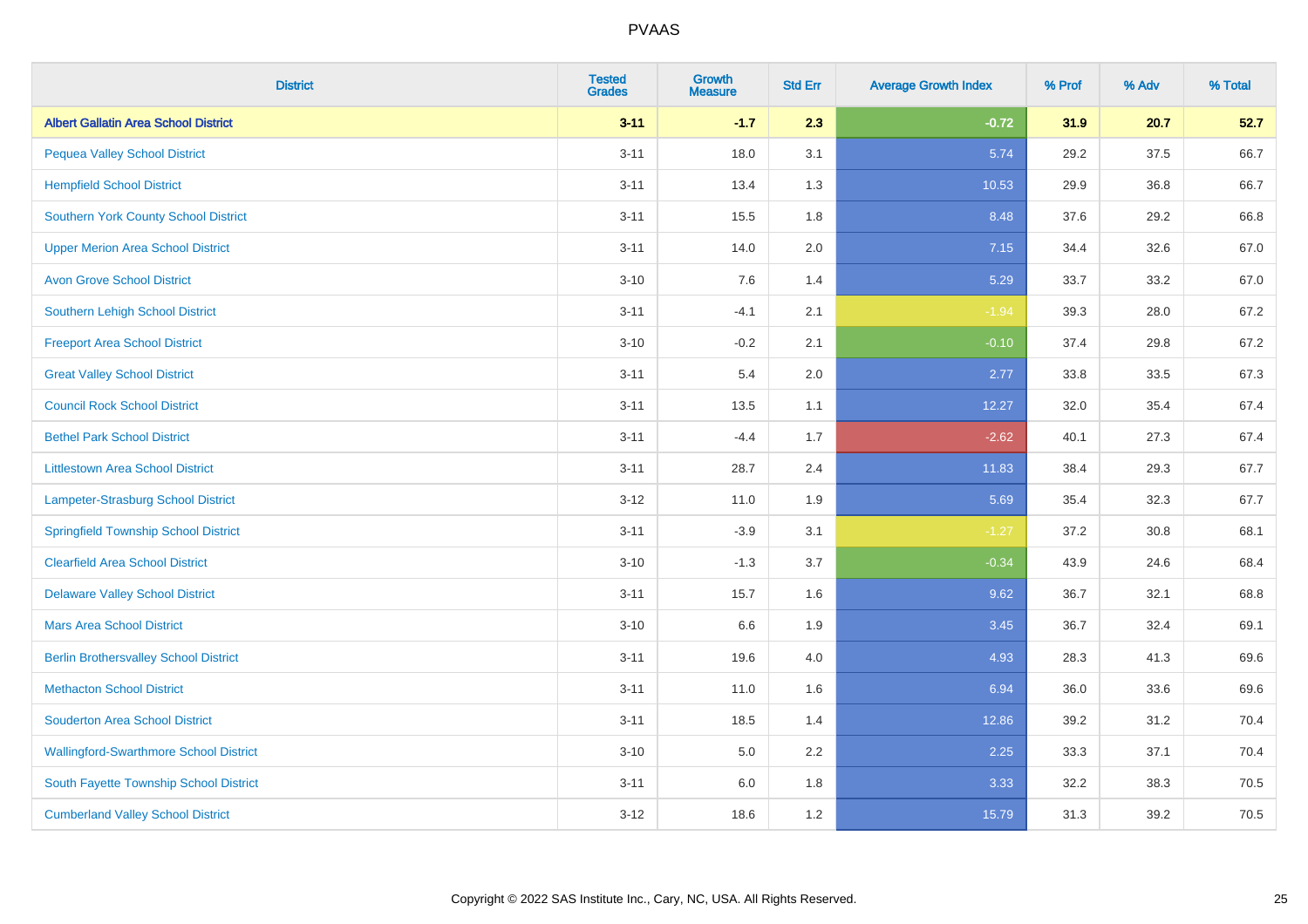| <b>District</b>                                 | <b>Tested</b><br><b>Grades</b> | <b>Growth</b><br><b>Measure</b> | <b>Std Err</b> | <b>Average Growth Index</b> | % Prof | % Adv | % Total |
|-------------------------------------------------|--------------------------------|---------------------------------|----------------|-----------------------------|--------|-------|---------|
| <b>Albert Gallatin Area School District</b>     | $3 - 11$                       | $-1.7$                          | 2.3            | $-0.72$                     | 31.9   | 20.7  | 52.7    |
| <b>Oswayo Valley School District</b>            | $3 - 12$                       | 9.9                             | 5.1            | 1.93                        | 26.5   | 44.1  | 70.6    |
| <b>Colonial School District</b>                 | $3 - 11$                       | 22.1                            | 1.6            | 13.55                       | 27.2   | 43.5  | 70.6    |
| <b>Tredyffrin-Easttown School District</b>      | $3 - 10$                       | 8.7                             | 2.4            | 3.57                        | 35.2   | 35.8  | 71.0    |
| <b>Dallastown Area School District</b>          | $3 - 11$                       | 19.9                            | 1.4            | 14.14                       | 36.8   | 34.2  | 71.0    |
| <b>Radnor Township School District</b>          | $3 - 12$                       | 7.5                             | 1.9            | 4.03                        | 33.0   | 38.3  | 71.3    |
| <b>Lower Moreland Township School District</b>  | $3 - 11$                       | 8.7                             | 2.0            | 4.35                        | 38.2   | 33.2  | 71.4    |
| <b>Eastern Lancaster County School District</b> | $3 - 12$                       | 2.9                             | 3.2            | 0.91                        | 35.2   | 36.4  | 71.6    |
| <b>Lewisburg Area School District</b>           | $3 - 11$                       | 1.7                             | 2.4            | 0.72                        | 35.9   | 35.9  | 71.8    |
| <b>Loyalsock Township School District</b>       | $3-12$                         | 26.7                            | 2.7            | 9.92                        | 36.8   | 35.1  | 71.9    |
| <b>Penn-Trafford School District</b>            | $3 - 11$                       | 2.9                             | 1.8            | 1.68                        | 46.3   | 26.2  | 72.5    |
| Palmyra Area School District                    | $3 - 11$                       | 16.2                            | 1.8            | 9.02                        | 38.8   | 34.0  | 72.8    |
| North Allegheny School District                 | $3 - 11$                       | 18.0                            | 1.3            | 14.25                       | 30.5   | 42.9  | 73.4    |
| <b>Camp Hill School District</b>                | $3 - 12$                       | 20.7                            | 2.9            | 7.00                        | 32.3   | 41.4  | 73.7    |
| <b>Marple Newtown School District</b>           | $3 - 11$                       | 20.6                            | 2.3            | 8.95                        | 31.1   | 42.7  | 73.8    |
| <b>Wayne Highlands School District</b>          | $3 - 11$                       | 22.5                            | 2.5            | 9.16                        | 33.8   | 40.4  | 74.2    |
| Fox Chapel Area School District                 | $3 - 11$                       | 17.6                            | 1.9            | 9.47                        | 22.9   | 52.0  | 74.9    |
| <b>Harbor Creek School District</b>             | $3 - 11$                       | 13.4                            | 2.3            | 5.80                        | 34.5   | 40.7  | 75.2    |
| <b>Spring-Ford Area School District</b>         | $3 - 11$                       | 16.6                            | 1.2            | 14.02                       | 30.4   | 45.3  | 75.7    |
| <b>Central Bucks School District</b>            | $3 - 11$                       | 15.5                            | 0.9            | 17.94                       | 34.8   | 41.4  | 76.2    |
| <b>Upper Saint Clair School District</b>        | $3 - 11$                       | 13.8                            | 1.8            | 7.86                        | 32.2   | 44.5  | 76.7    |
| <b>Fairview School District</b>                 | $3 - 11$                       | 8.3                             | 2.4            | 3.43                        | 41.9   | 34.9  | 76.7    |
| <b>Peters Township School District</b>          | $3 - 11$                       | 14.1                            | 1.7            | 8.16                        | 35.2   | 41.6  | 76.8    |